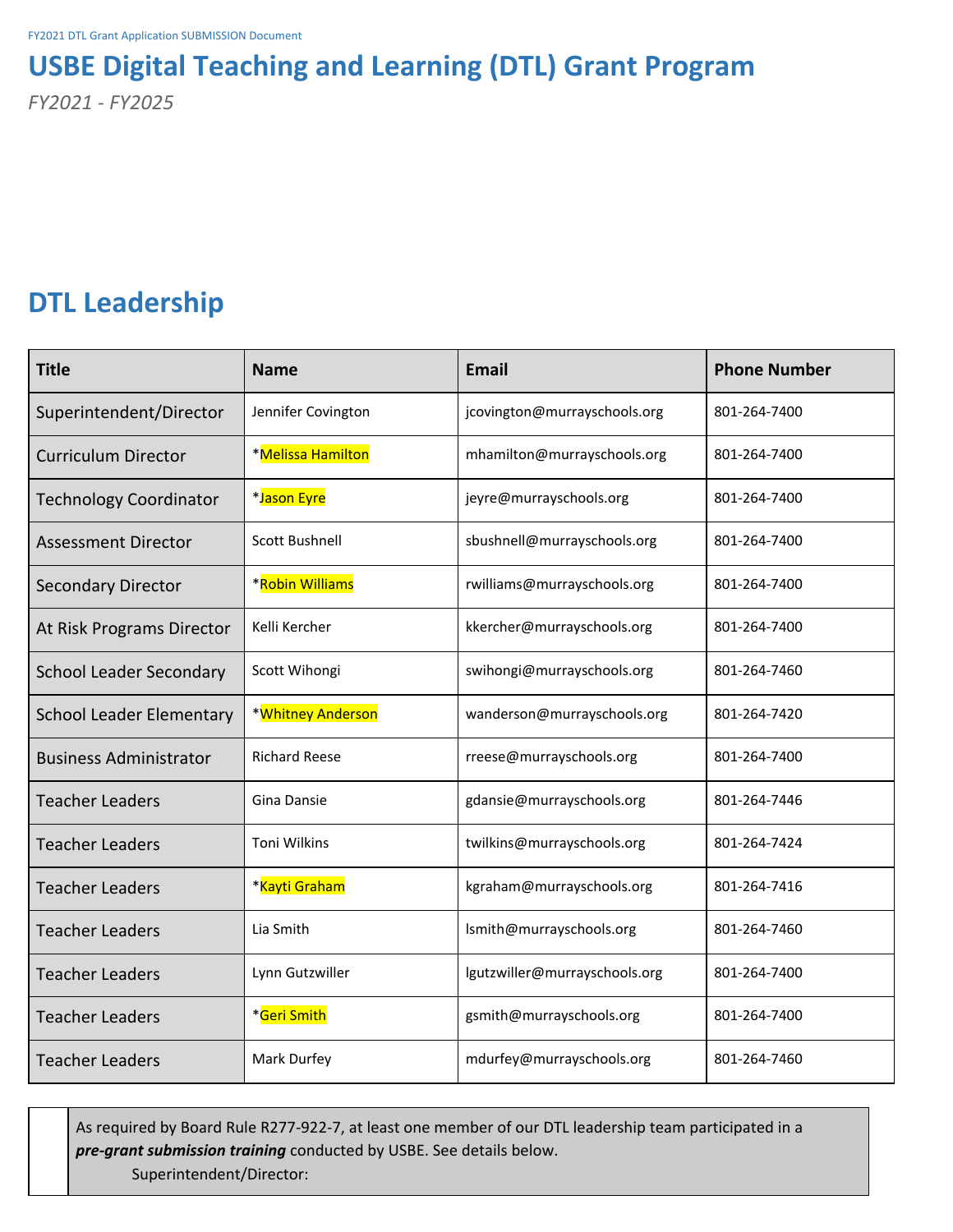Curriculum Director: Melissa Hamilton, DTL Summit Fall 2019 Technology Director: Jason Eyre, DTL Summit Fall 2019 School Leader(s): Lynn Gutzwiller, Geri Smith, DTL Summit Fall 2019

As required by Board Rule R277-922-7, all required members of our DTL leadership team participated in at least one *leadership and change management training* conducted by USBE. See details below.

Superintendent/Director: Jennifer Covington, Leadership and Change Management, Canvas, May 16, 2020 Curriculum Director: Melissa Hamilton, Robin Williams

Technology Director: Melissa Hamilton

School Leader(s): Kayti Graham, Toni Wilkins, Gina Dansie, Whitney Anderson

# **Link to [Instructional](https://docs.google.com/document/d/1tM0puL1-icE02TjeM15PZR1y-TesE85i09hFCMtKwPE/edit?usp=sharing) Document**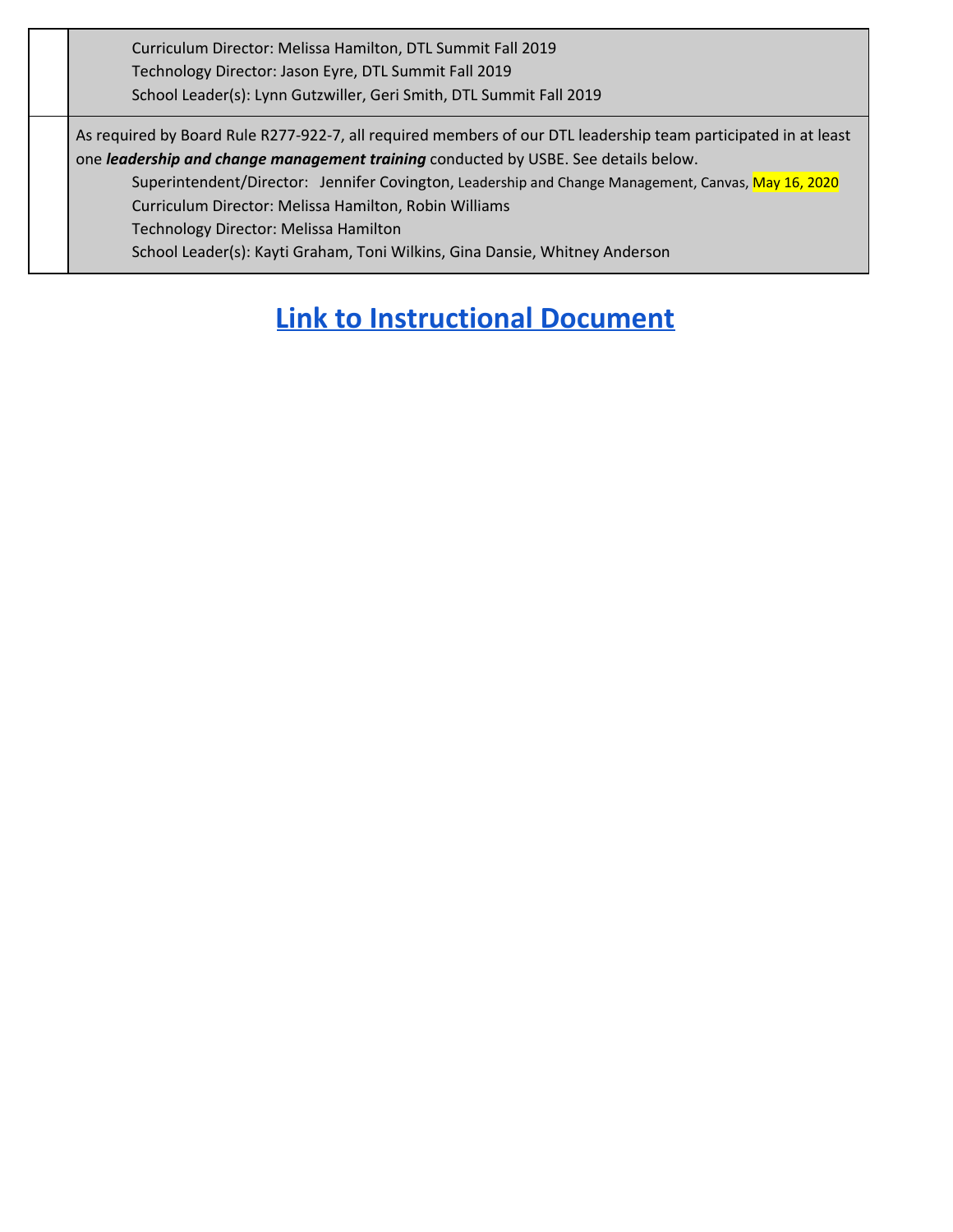# **Part A: LEA Overview, Vision, and Theory of Change**

## **LEA Overview**

| <b>LEA Name</b>                                                   | Murray City School District                                                                                                                                                                                                  |                   |                         |
|-------------------------------------------------------------------|------------------------------------------------------------------------------------------------------------------------------------------------------------------------------------------------------------------------------|-------------------|-------------------------|
| <b>LEA Address</b>                                                | 5102 South Commerce Drive                                                                                                                                                                                                    |                   |                         |
| <b>LEA Phone Number</b>                                           | 801-264-7400                                                                                                                                                                                                                 |                   |                         |
| Site-specific enrollment, both full-time and part-time,           |                                                                                                                                                                                                                              |                   |                         |
| and NSLP income eligibility data as per E-Rate eligible<br>items. | <b>School</b>                                                                                                                                                                                                                | <b>Enrollment</b> | <b>NSLP Eligibility</b> |
|                                                                   | <b>Grant Elementary</b>                                                                                                                                                                                                      | 357               | 26.9%                   |
|                                                                   | Horizon Elem                                                                                                                                                                                                                 | 714               | 39.6%                   |
|                                                                   | Liberty Elem                                                                                                                                                                                                                 | 357               | 45.1%                   |
|                                                                   | Longview Elem                                                                                                                                                                                                                | 430               | 25.3%                   |
|                                                                   | <b>McMillan Elem</b>                                                                                                                                                                                                         | 533               | 27.4%                   |
|                                                                   | Parkside Elem                                                                                                                                                                                                                | 460               | 64.8%                   |
|                                                                   | Viewmont Elem                                                                                                                                                                                                                | 480               | 18.8%                   |
|                                                                   | Hillcrest Jr. High                                                                                                                                                                                                           | 870               | 46.8%                   |
|                                                                   | Riverview Jr. High                                                                                                                                                                                                           | 670               | 26.4%                   |
|                                                                   | Murray High                                                                                                                                                                                                                  | 1424              | 28.4%                   |
|                                                                   |                                                                                                                                                                                                                              |                   |                         |
| FY21 Projected DTL Allocation                                     |                                                                                                                                                                                                                              |                   | \$214,793.16            |
| If approved, LEA schools that will engage in DTL                  | All: Murray High School, Riverview Junior High, Hillcrest Junior<br>High, Grant Elementary, Horizon Elementary, Liberty Elementary,<br>Longview Elementary, McMillan Elementary, Parkside<br>Elementary, Viewmont Elementary |                   |                         |
| If approved, number of students potentially impacted              |                                                                                                                                                                                                                              |                   | 6,452                   |

## **Vision Statement**

As a result of implementation of Digital Teaching and Learning, Murray City School District teachers will implement teaching strategies that will enhance student engagement and will engage students in higher order problem solving skills. By engaging in the 4Cs + Digital Citizenship (the 5Cs), students will be more motivated, will be more engaged in learning and more connected to content and better equipped to transfer their learning across domains and contents. These skills are critical skills that make students college and career ready.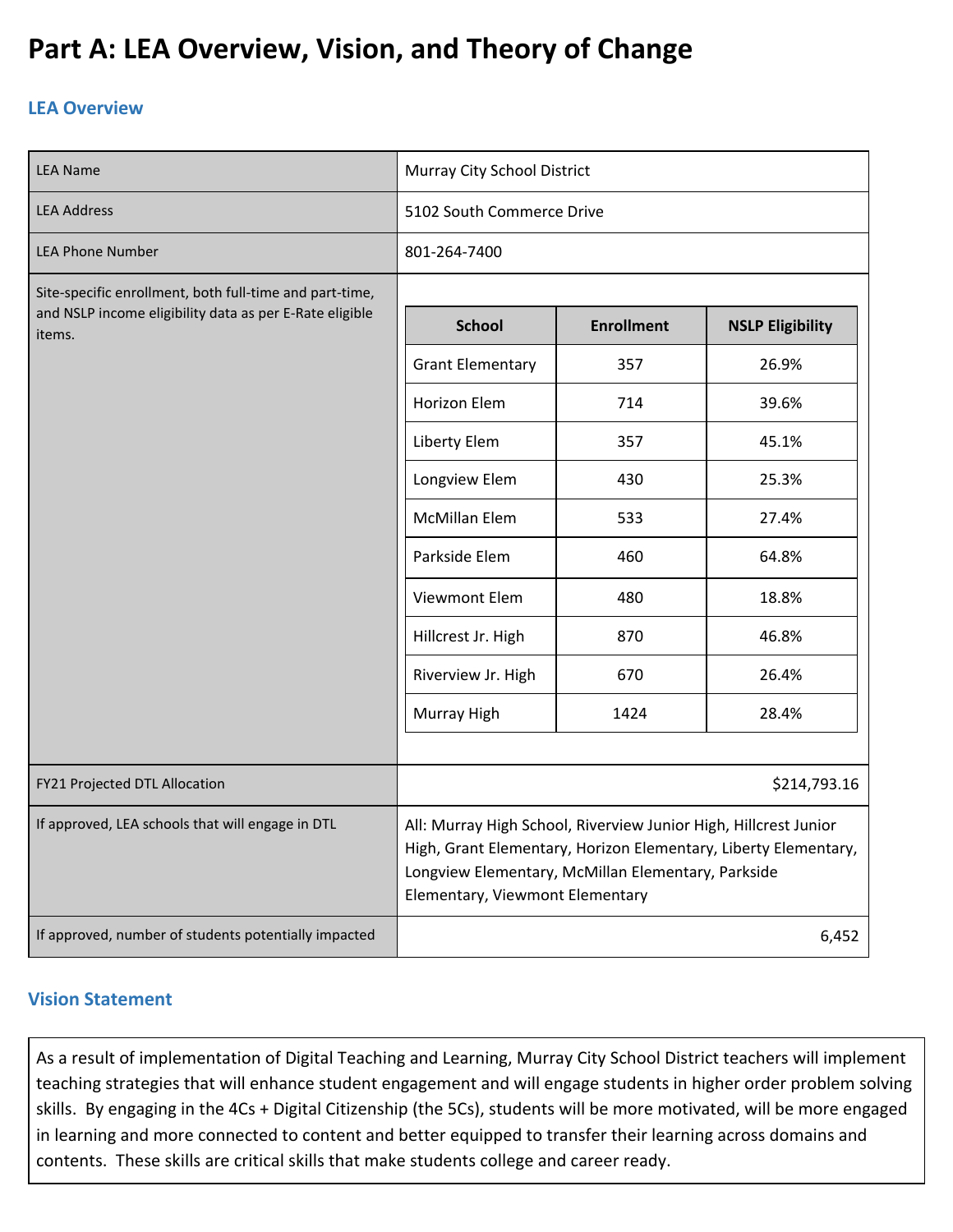Utah Master Plan: Support the Utah Core and provide systemic support for student engagement and classroom innovation. • Provide access (teacher, student and home) to quality digital curriculum, learning management support structures, collaboration systems, formative assessment systems, ongoing access to proven software, instructional practices research. • Prepare students for college and careers including an emphasis on higher-order problem solving across the curriculum

## *Why?* **Statement**

Murray City School District recognizes we are 21 years into the 21st Century and we want to prepare our students to participate in a culture where skills demand communication, collaboration, creativity and critical thinking along with being a responsible digital citizen.

## **Background and Local Context**

Prior to Digital Teaching and Learning grant funds, Murray City School District had stand alone labs where students "went" to get isolated instruction on "computers." In two short years, Murray is a district whose students have access to 1:1 devices and where students in secondary schools are able to take devices home. Murray teachers have engaged in intense professional learning over the past three years to enable them to utilize their teacher devices and have students engage in learning that is meaningful and relevant using the devices and software programs they have at their disposal. Teachers deserve the time and intentionality to create learning experiences for students that help them master core standards and integrate technology that will enhance the learning where possible. Students deserve learning experiences that make them college and career ready.

## **Theory of Change**

If we engage teachers in lesson design wherein we focus on student learning and engagement first and integrate technology second, we will find ways in which technology can be seamlessly used to engage learners and promote the 5Cs of 21st Century Learning.

## **Lessons Learned from Previous DTL Plan (Cohorts 1&2 Only)**

Lessons learned from the previous DTL plan help us plan more cohesively for a new cycle of funding. Getting our infrastructure and access to hardware was our primary focus in the first round of funding. Balancing that and massive leadership restructuring at the district level dramatically shifted our focus from starting small with only a few classrooms and focusing on English Language Arts, to having a district wide focus. In three short years, we found ourselves with a 1:1 initiative and with a large learning curve for teachers to adapt to with students having their own computer from which to learn and leverage positively. We quickly put into place a professional learning plan that was flexible. From online to blended to face-to-face options over the last two years, teachers have gained the capacity to use student devices to make learning more engaging.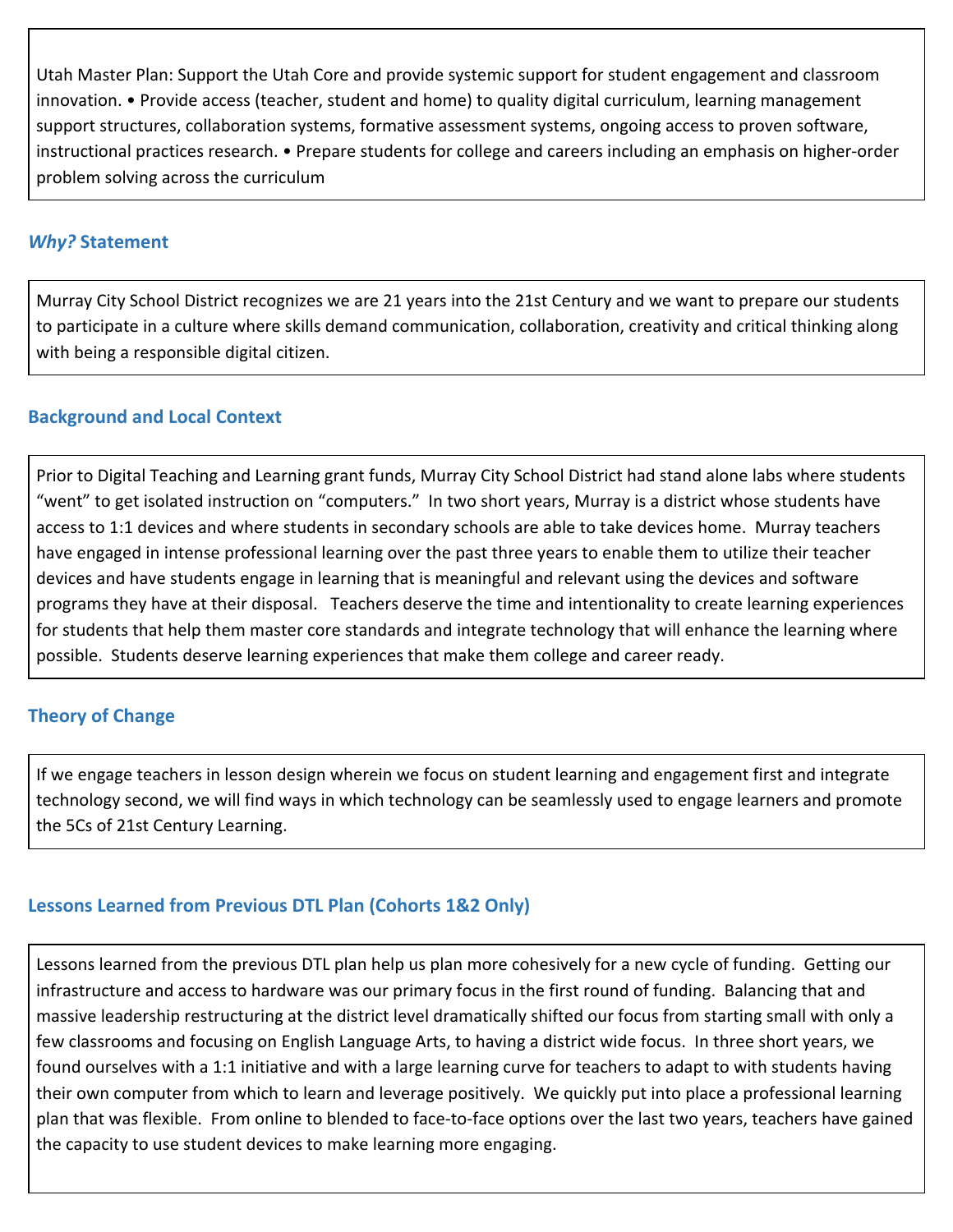We were able to reach our long term goals from our previous years of funding that we identified which was to increase our SAGE outcomes in ELA in grades 4-9. However, in all honesty, it would be difficult to draw solid conclusions that DTL was the primary driving force behind that success and not an additional contributor.

Our goal for this new round of funding, based on our lessons learned, is to focus more broadly and focus on an LEA developed goal that is skill driven rather than summative score driven. This allows us flexibility to develop measures that are consistent with our professional development plans that are being implemented district wide.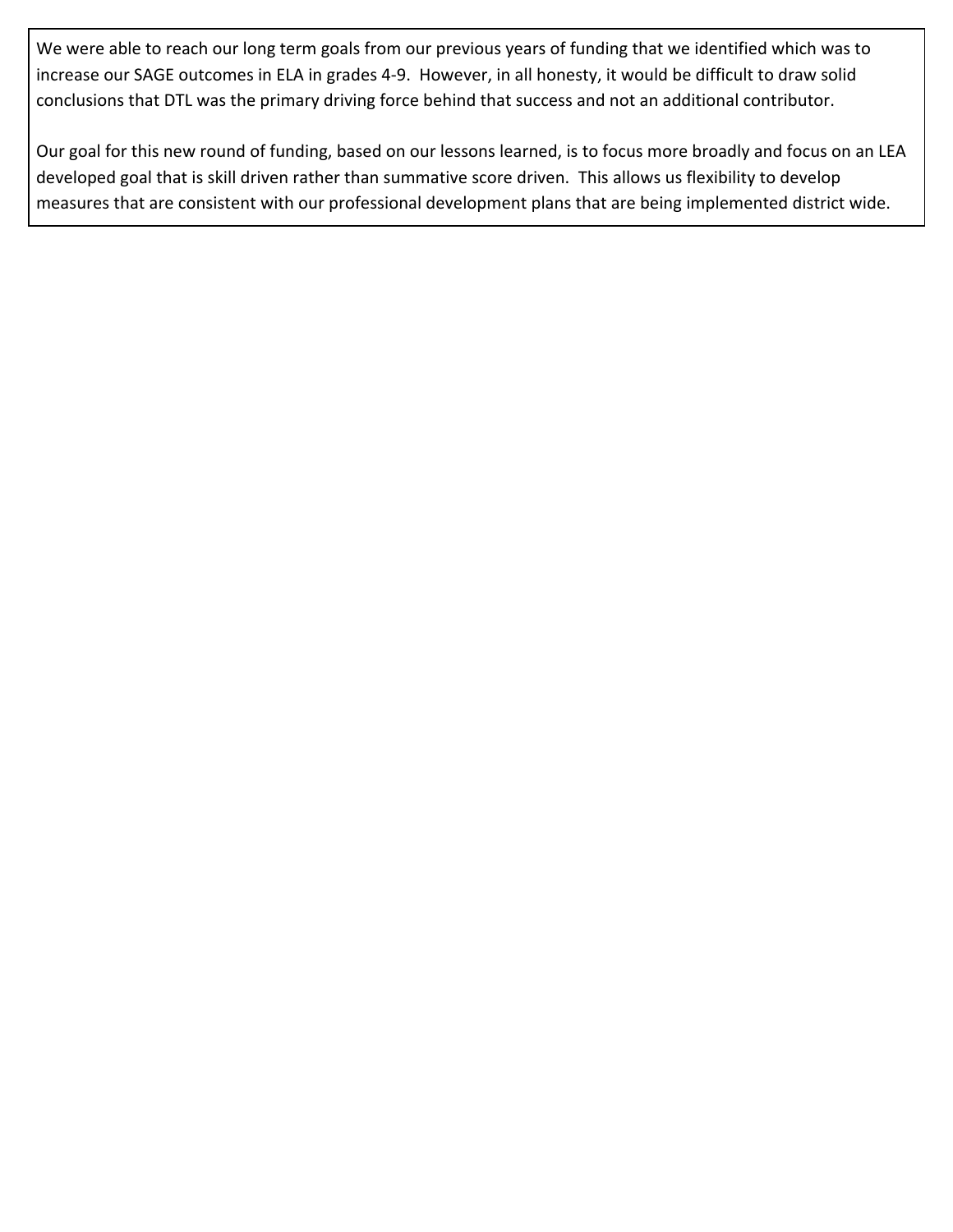## **Part B: DTL Plan Abstract**

Murray City School District is committed to providing all students with a high quality education with access to the Utah Core Standards. Murray City School District teachers are committed to lesson design that enables students to learn at high levels, to be complex problem solvers, communicators, collaborators, and to be creative. Teachers and students have access to a number of resources to make this learning a reality; from robust curriculum, high quality professional learning experiences throughout the school year to extra and co-curricular activities and programs to technology software, and digital learning platforms, all of these work in concern to prepare students to be college and career ready.

Murray City School District's [Board Action Plan](https://www.murrayschools17.org/district-action-plan) and [Leadership Action Plan](https://drive.google.com/file/d/1bX1vVZfaHnIAB19toQAyLlz4GrSmoPyr/view) share in its commitment for students to succeed personally, professionally and academically and further to integrate technology to impact student achievement. District leadership and building principals have taken this Board Action Plan and created the Leadership Action plan wherein District Instructional Priorities have been identified to move the district forward including observation instruments for teachers to receive feedback on their instructional practice and tools to use in their lesson planning and design. All support the Utah Master Plan: Essential Elements for Technology Powered Learning.

All elementary schools are using Google Classroom and all secondary schools are using Canvas. In addition, all schools and grade levels have access to district created and provided digital citizenship curriculum provided in Nearpod and extracted from CommonSense Media. Those lessons are found [here](https://drive.google.com/file/d/1trYTtqkupbB4LzYiXg3jChDfkdBbhoss/view?usp=sharing). In addition, all schools have access to Illuminate which is a data management system where all of our summative and formative benchmark data is stored and teachers use it for PLCs and make dynamic decisions for instruction. Since we have ventured into Digital Home Learning, our teachers have consistently used apps that are a must to advance our goals described throughout this application and further described in this [chart.](https://docs.google.com/spreadsheets/d/1pPYEmD1XRSf63MBjNvWhuVdACkR1upq1tSbncpJEvpk/view) Classkick, Zearn, Lexia, Canva, Flipgrid, Equatio/Read & Write, FOSS and Peardeck. There are many more, but these software programs will advance our long term and intermediate goals in the 5Cs.

As such the Murray City School District's Long Term Plan is for the percentage of teachers who understand how to effectively integrate technology into lesson plan design will increase by 10% every year for 5 years. Percentage of students in grades 4-12 who use 5Cs as well as students who are proactive, digital citizens will increase 10% each year for 5 years beginning in Fall of 2021. In addition, the DTL Advisory Committee for Murray City School District desires to have all students in grades 7-12 have an option of learning in a blended, online and face to face setting for all core classes by the end of 5 years. Likewise all elementary schools will have the same option for choice of learning within 5 years for grades 3-6.

[Utah Master Plan](https://www.uen.org/digital-learning/downloads/Utah_Essential_Elements_Technology_Powered_Learning.pdf): Support the Utah Core and provide systemic support for student engagement and classroom innovation. • Provide access (teacher, student and home) to quality digital curriculum, learning management support structures, collaboration systems, formative assessment systems, ongoing access to proven software, instructional practices research. • Prepare students for college and careers including an emphasis on higher-order problem solving across the curriculum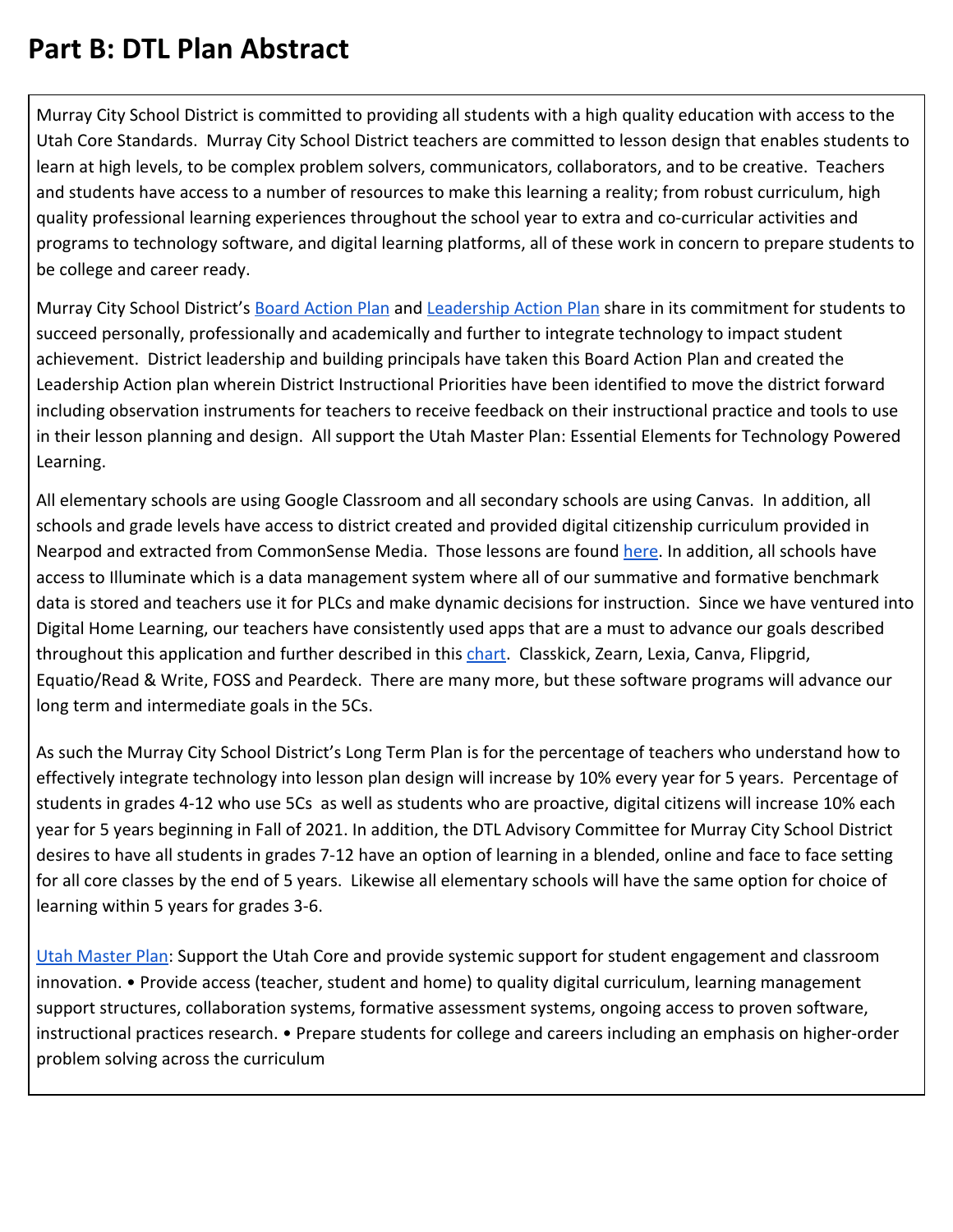## **Part C: Future Ready Schools (FRS) Readiness Assessment**

## **Readiness Assessment Results**

Murray City School District's overall readiness score was a 5.8 which puts the district just on the cusp of the "planning" stage of the Future Ready Schools rubric. The "planning" stage of readiness finds district leaders identifying indicators of success because we have established a baseline of programs over the past several years. Because of this baseline and several years of operation, we have successfully been able to conduct a gap analysis and identify needs. Moving forward, in each gear area, the district needs to be more articulate about identifying resources for each gear, a succinct action plan for each gear and identify person/persons responsible for moving those ideas forward.

The District DTL Advisory Committee noticed a few surprising areas on our readiness report. The first surprise was the Use of Time and Space. With a readiness score of 3.5, our district stands poised to offer flexible anytime, anywhere learning and an opportunity to rethink traditional instructional schedules and structures. The District is one of a few districts in the State of Utah that has applied and received the Competency Based Education grant wherein we are providing flexible structures for students to demonstrate mastery toward a standard. The Advisory committee felt that over the course of the implementation of the CBE program in Murray, this gear would naturally evolve and our FRS score would increase. The Committee also had a robust conversation around allowing students to take courses whenever and wherever they want. With Canvas taking center stage and teachers in secondary using it more robustly, the natural evolution to having learning occur at any time of day from home, at school and in the community is a reality we can embrace within two to three years.

Celebrations on behalf of Robust Infrastructure with a score of 8.0 found our Committee recognizing the "background work" our Technology Coordinator has been engaging in the past three years. All students, teachers and most support staff have internet ready devices for anytime, anywhere learning with network and bandwidth access to support digital platforms and a plethora of software that maximizes learning. The district, with confidence, can discuss replacement of hardware and infrastructure on a comprehensive rotation schedule in an effort to have a state of the art access to the latest technology devices. Murray City School District's technology director is at the forefront in the state and nation on network and cyber security of our networks and in fact, many districts and organizations ask for help in replicating our structures. An area that stands ready for improvement is a support system for our users. A help desk that stands ready to help with a broad range of software will be an area to explore further; it is currently helpful to have two technology coaches, but broadening that knowledge will help our FRS score in this one subscore of "adequate and responsive support."

The two gears that are of highest priority to our DTL Advisory Committee were Curriculum, Instruction and Assessment and Personalized Professional Learning. With scores of 6.2 and 8.5 respectively, one would anticipate that not being an area of need, however, considering the laser focus of the Committee and their hope for 5 years, they are committed to ensuring our plan is clear and measurements for how to get there are articulated across our system. Murray City School District has a robust formative and summative assessment system (Illuminate) and that system produces reports that are used to improve, enrich and guide the learning process. Teachers are adept at making data informed decisions and adjust their instruction accordingly. Similarly, teachers have access to technology and have "moved their needle" in the appropriate direction to create learning structures that assure technology adds value to the learning process and enhances engagement. Securing the time and incentives for teachers to create personalized learning content for students and create content that intentionally integrates deep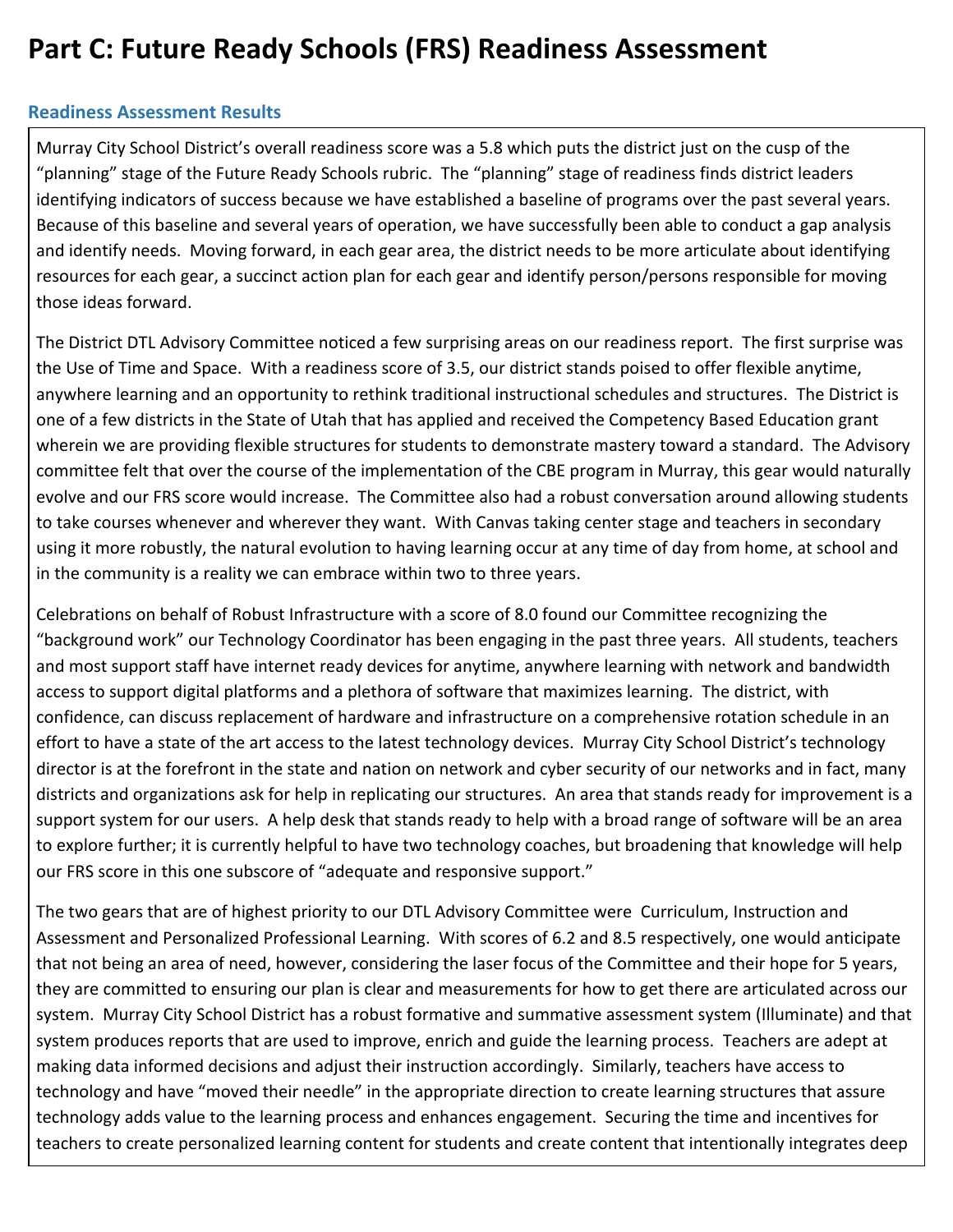learning (critical thinking, creativity, innovation, self direction, etc) is an area addressed in our long term goals of this grant.

Teachers having access to internet ready devices that can support a myriad of digital tools allows professional learning opportunities to happen in an ongoing, job embedded fashion. This access allows teachers to collaborate, share and produce best practices with colleagues outside of their grade level, building, district in ways never before imagined. While this is more apparent in our secondary setting, elementary teachers are primed to be able to engage in professional learning in a more open, flexible manner as well. The area wherein the DTL Advisory Committee and the District Professional Learning team must focus is on allowing educators to have the opportunity to expand their knowledge and skills to address 21st century skills and to provide support and insights into more student-centered instructional practices for students.

Getting a wider range of parents involved in this conversation is critical for the continued work of this Committee.

### **Readiness Assessment Report**

Murray's [Readiness](https://drive.google.com/file/d/1tXTs2CRYSEr2zSgn0kUVzrEh-WdNeTd-/view?usp=sharing) Report

### **Readiness Assessment Stakeholder Participation**

Gina Dansie Jennifer Covington Toni Wilkins **Jason Eyre** Kayti Graham Scott Bushnell Lia Smith Robin Williams Scott Wihongi Kelli Kercher Whitney Anderson Jaron Cooper Lynn Gutzwiller Geri Smith Mark Durfey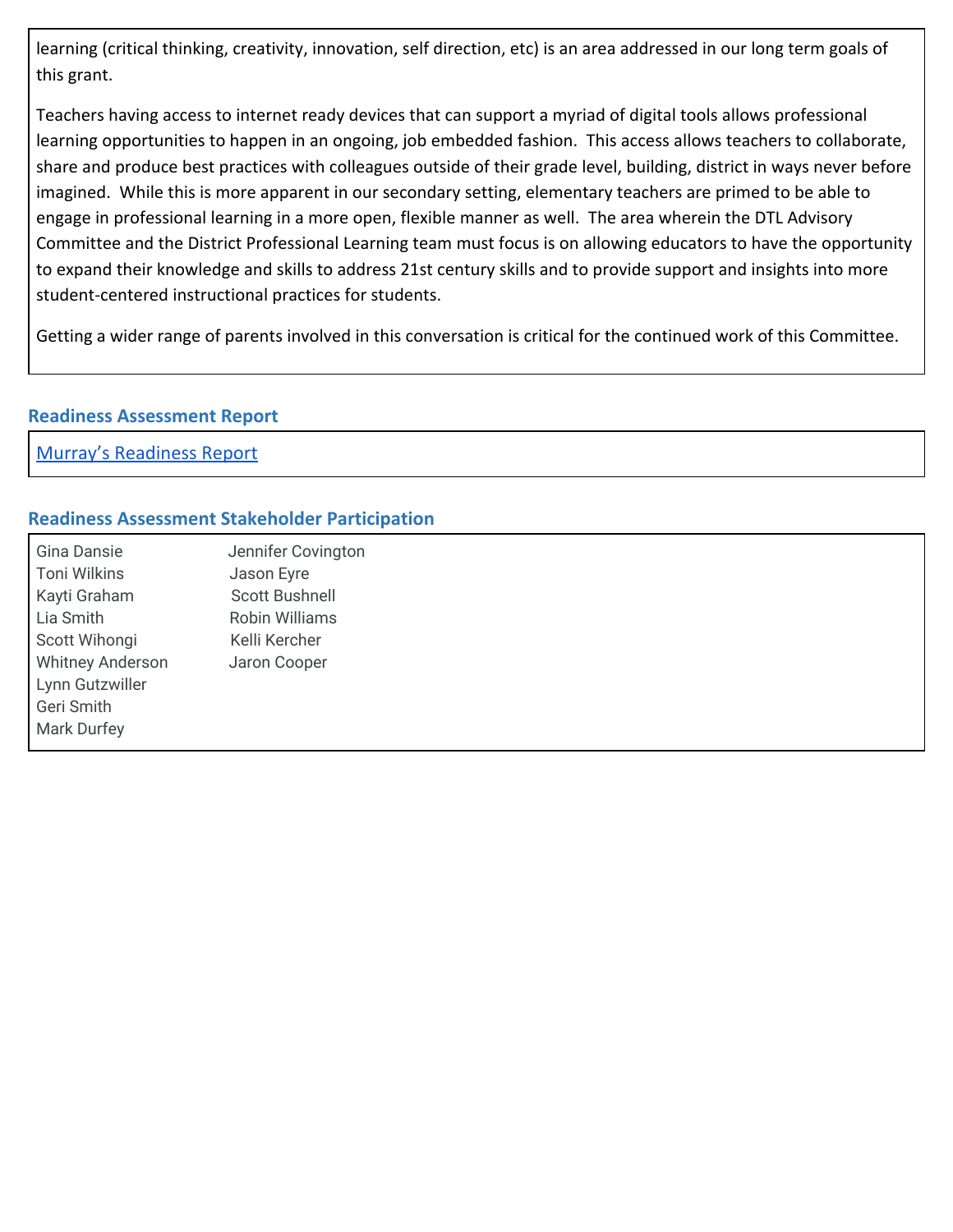## **Part D: DTL Outcomes**

## **Option A: State Summative Assessment Outcome**

a 5% increase in an LEA's growth or proficiency on the statewide accountability metrics by the end of the fifth year of the LEA's implementation of the program

## **Option B: Local Outcome**

a school level outcome that is selected by the LEA, included in the LEA's plan, and approved by the advisory committee

## **Statement of Purpose**

Murray has chosen a Local Outcome as our Long Term Goal: Percentage of students in grades 4-12 who use 5Cs as well as students who are proactive, digital citizens will increase 10% each year for 5 years beginning in Fall of 2021. The percentage of teachers who understand how to effectively integrate technology into lesson plan design will increase by 10% every year for 5 years. In addition, the DTL Advisory Committee for Murray City School District desires to have all students in grades 7-12 have an option of learning in a blended, online and face to face setting for all core classes by the end of 5 years. Likewise all elementary schools will have the same option for choice of learning within 5 years for grades 3-6.

The **long-term outcome** focused on student achievement and student workforce readiness is centered around these 5Cs in our first goal: Percentage of students in grades 4-12 who use 5Cs will increase 10% each year for 4 years beginning in Fall of 2021. The measurement instrument to be used will be a rubric; each rubric can also be used to provide students with an opportunity to self-assess the quality of their work in relation to the performance areas. Student friendly language or "I can" statements can be used by students to monitor and self-assess their progress toward established goals for each performance area.

Students' skills, classroom cultures, and teacher practices will change in order to accomplish this long-term outcome. Murray City School District identified **two intermediate outcomes** that will represent progress toward the long-term outcome. Teachers will be integrating technology into their lessons using sound pedagogy on a regular basis. Students will also be engaging in projects and self reporting on the 5Cs (citizenship, collaboration, communication, creative thinking, critical thinking and problem solving). The measurement instrument to be used for teachers integrating technology will be frequency of use of observation and planning tools. The measurement instrument to be used for students engaging in projects will be the aforementioned rubrics.

The **direct outcomes** are: students and teachers will be explicitly taught the 5Cs and taught rubrics on how to engage in the 5Cs over the course of the grant in an effort to achieve the intermediate and long-term outcomes Murray City school District hopes to achieve. The measurement instrument used to measure this direct outcome will be the number of teachers completing canvas courses about the 5Cs and the Triple E framework as well as pre and post surveys of teacher knowledge of the 5Cs and Triple E Framework. The measurement instrument used to measure the direct outcome for students and the 5Cs will be a pre and post survey of student knowledge of the 5Cs as well as digital badges of the 5Cs and student proficiency of the 5Cs.

| <b>DTL Lever</b>       | <b>Murray's Implementation</b>                                                                                                                      |  |
|------------------------|-----------------------------------------------------------------------------------------------------------------------------------------------------|--|
| Self Directed Learning | Self-directed learning can be facilitated through<br>scaffolded instructions. Scaffolds are supporting<br>elements which aid learners in developing |  |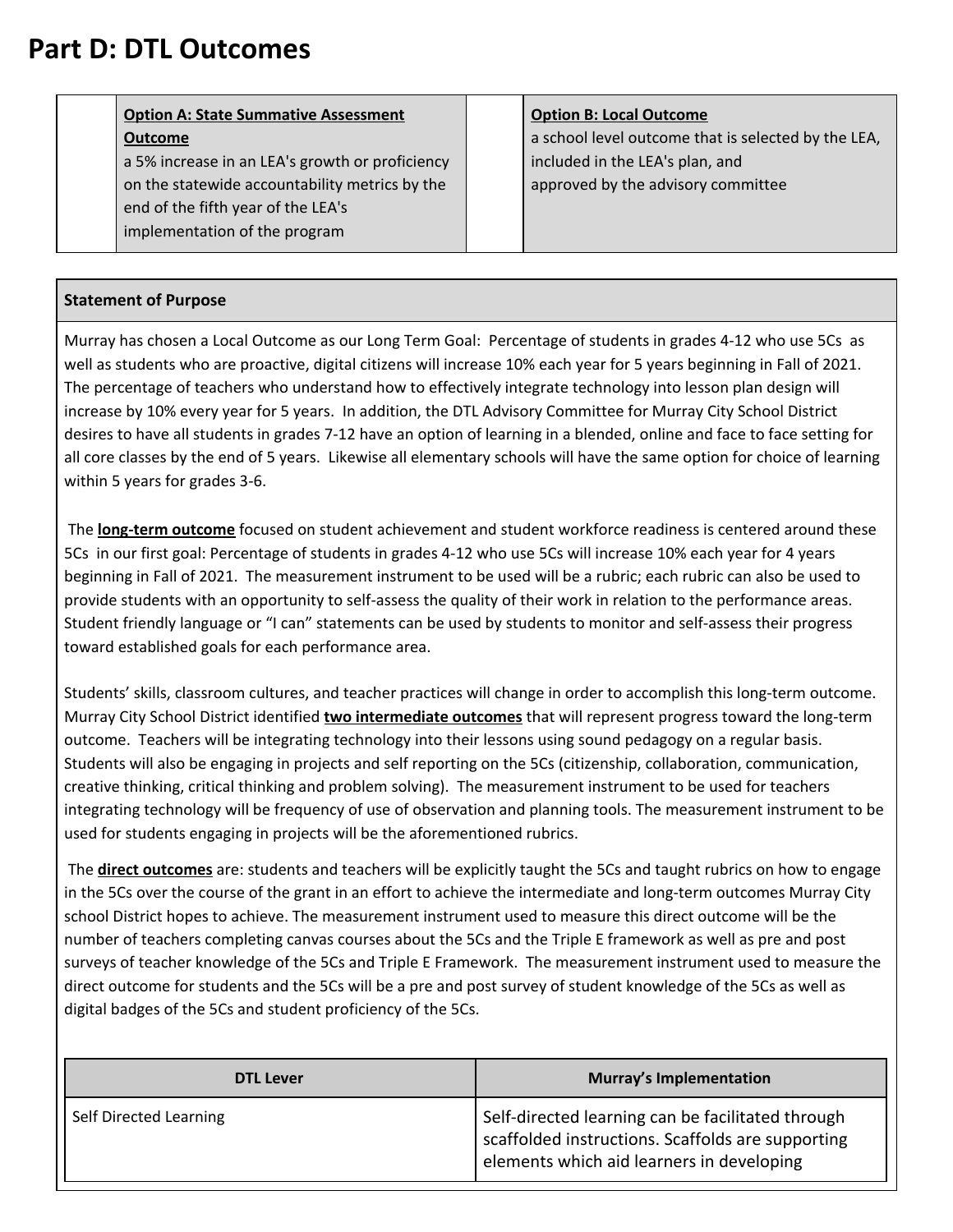|                                                             | knowledge and skills. Murray District teachers will<br>impart these instructions by; modeling desired<br>behavior, providing explanations about concepts<br>with illustrations, inviting learners to participate in<br>a task in which the instructor acts more like a guide,<br>and gradually withdrawing instructor support to<br>pave the way for learner independence.                                                                                                                                                                                                                     |
|-------------------------------------------------------------|------------------------------------------------------------------------------------------------------------------------------------------------------------------------------------------------------------------------------------------------------------------------------------------------------------------------------------------------------------------------------------------------------------------------------------------------------------------------------------------------------------------------------------------------------------------------------------------------|
| Individualized, personalized, or differentiated<br>learning | Differentiated instruction is when students can be<br>in groups based on skills, interests, readiness, or by<br>choice and there is a "purposeful use of flexible<br>grouping" while keeping the lesson's goals in mind.<br>Most importantly, teachers are "teaching up" and<br>holding students to high standards. Differentiation<br>is easier with technology. Murray educators should<br>use technology tools available to keep students<br>engaged while matching instruction with students'<br>instructional level.                                                                      |
| Collaboration                                               | Murray educators are encouraged to use<br>collaboration tools that promote this skill to link<br>students outside of the traditional classroom and<br>facilitate group work to students in their<br>community and across the globe. Today's<br>employers say the capacity to collaborate to solve<br>problems is going to be even more important for<br>tomorrow's workers than content knowledge. And<br>a recent study shows employers are looking for<br>people who can work effectively in teams.                                                                                          |
| Data-informed learning                                      | Murray educators will continue to use data derived from<br>summative and formative tools (Illuminate and<br>benchmark assessments) to inform their instruction and<br>personalize student learning.                                                                                                                                                                                                                                                                                                                                                                                            |
| Visualization and media                                     | Meaningful learning happens when students are<br>engaged in authentic activities that ask them to<br>think and behave like chemists, computer<br>programmers, mathematicians, and engineers--that<br>is, when they are engaged in activities that mirror<br>the real-life tasks of STEM professionals. Murray<br>educators are encouraged to engage students in<br>activities that might include the use of virtual<br>environments and simulations, developing models<br>of scientific phenomena, and using collaborative<br>tools like email, video conferencing, and classroom<br>webpages. |
| Evidence-based reasoning                                    | With the overflow of information at students'<br>fingertips, students need to learn the critical skill of<br>knowing what information is useful and accurate<br>and relevant. Murray educators will engage                                                                                                                                                                                                                                                                                                                                                                                     |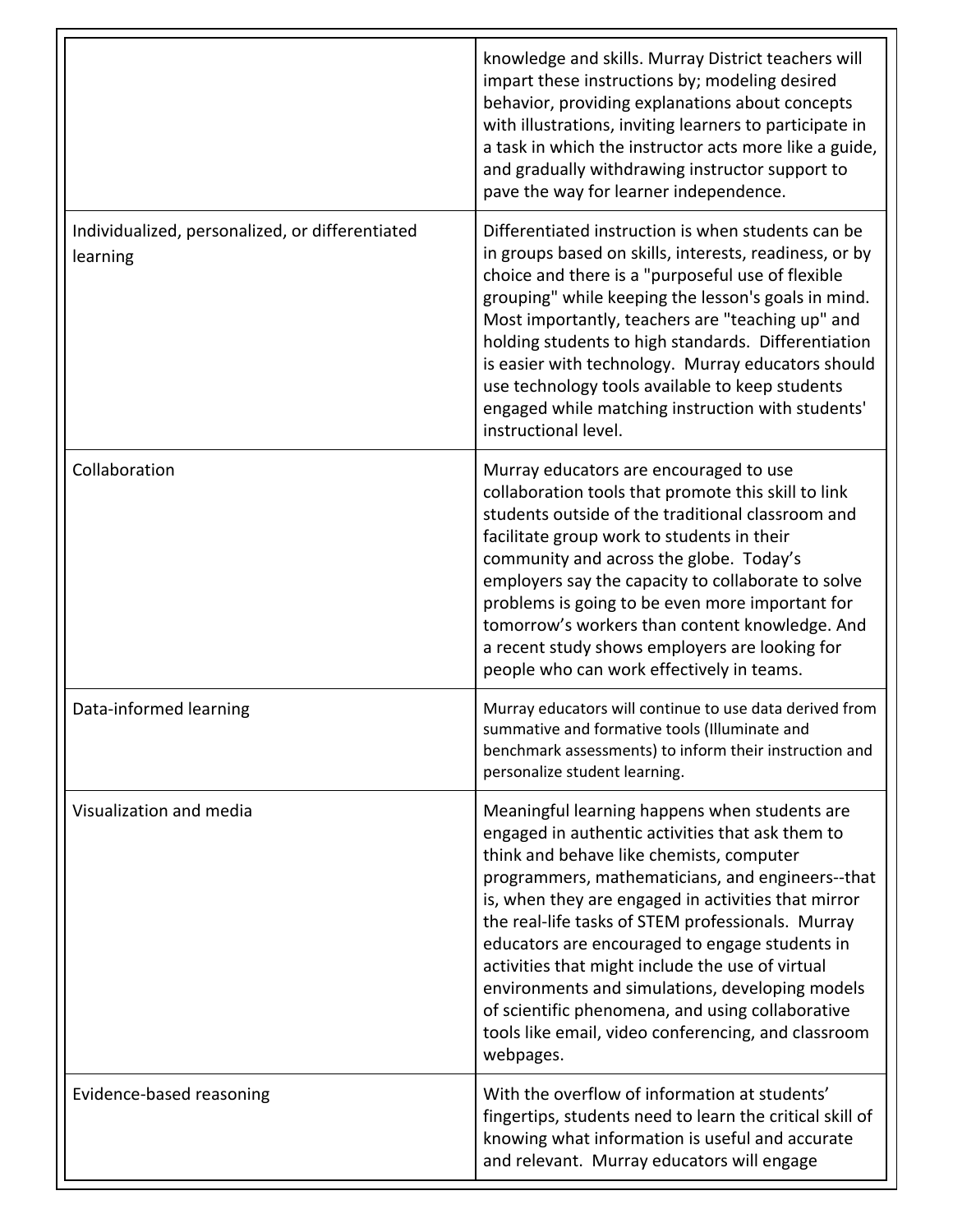|                     | students in the research process where students<br>will apply critical thinking skills (e.g., analysis,<br>evaluation, organization, synthesis) to draw<br>conclusions and construct new understandings.<br>Additionally, students will engage in research<br>processes (e.g., inquiry-based, information problem<br>solving). Such experiences will develop student<br>self-confidence in solving problems in an<br>environment where information resources and<br>technologies are increasingly complex.                              |
|---------------------|-----------------------------------------------------------------------------------------------------------------------------------------------------------------------------------------------------------------------------------------------------------------------------------------------------------------------------------------------------------------------------------------------------------------------------------------------------------------------------------------------------------------------------------------|
| Digital empowerment | Murray educators will be pivotal in empowering<br>students to navigate the digital world in which they<br>live. Rather than inundating students with lists and<br>policies of what they cannot do, Murray will<br>educate and equip students with tools and<br>resources on responsible digital citizenship and<br>transparent policies that will keep them safe while<br>they operate in their online worlds. Further,<br>Murray District will solidify partnerships with<br>parents to also educate them to the same online<br>tools. |

| <b>Long-term Student Learning Outcome:</b>                                                                                                                                                                                                                                                                                      | <b>Measurement Instrument</b>                                                                                                                                                                                                                                                                                                                                      | <b>Timeline</b>                                                                    |
|---------------------------------------------------------------------------------------------------------------------------------------------------------------------------------------------------------------------------------------------------------------------------------------------------------------------------------|--------------------------------------------------------------------------------------------------------------------------------------------------------------------------------------------------------------------------------------------------------------------------------------------------------------------------------------------------------------------|------------------------------------------------------------------------------------|
| Percentage of students in English<br>Language Arts in grades 4-12 who use<br>5Cs to critically analyze and evaluate a<br>variety of information and claims and<br>make sense of messy, never-before<br>seen problems, and persevere in<br>solving them will increase 10% each<br>year for 5 years beginning in Fall of<br>2021. | The DTL Advisory Committee will<br>establish a digital badging system for<br>Digital Citizenship that includes digital<br>self, digital agent, and digital interactor.<br>Each badge will include an online<br>assessment of knowledge, plus sign offs<br>from teachers and peers on student<br>performance in each category (digital<br>self, agent, interactor). | Badging system<br>developed 2020-2021<br>Baseline data gathered<br>in Fall of 2021 |
| Percentage of students in English<br>Language Arts in grades 4-12 who use<br>5Cs to participate in a digital world as<br>civil and active digital citizens through<br>shifting roles, contexts and values will<br>increase 10% each year for 5 years<br>beginning in Fall of 2021.                                              | The DTL Advisory Committee will<br>develop 5Cs Scope and Sequence<br>from the ISTE Student Standards. 1<br>highlight student skill chosen from<br>each of the 5Cs broken down into<br>student behaviors demonstrated and<br>teacher skills taught.                                                                                                                 | Developed 2020-2021                                                                |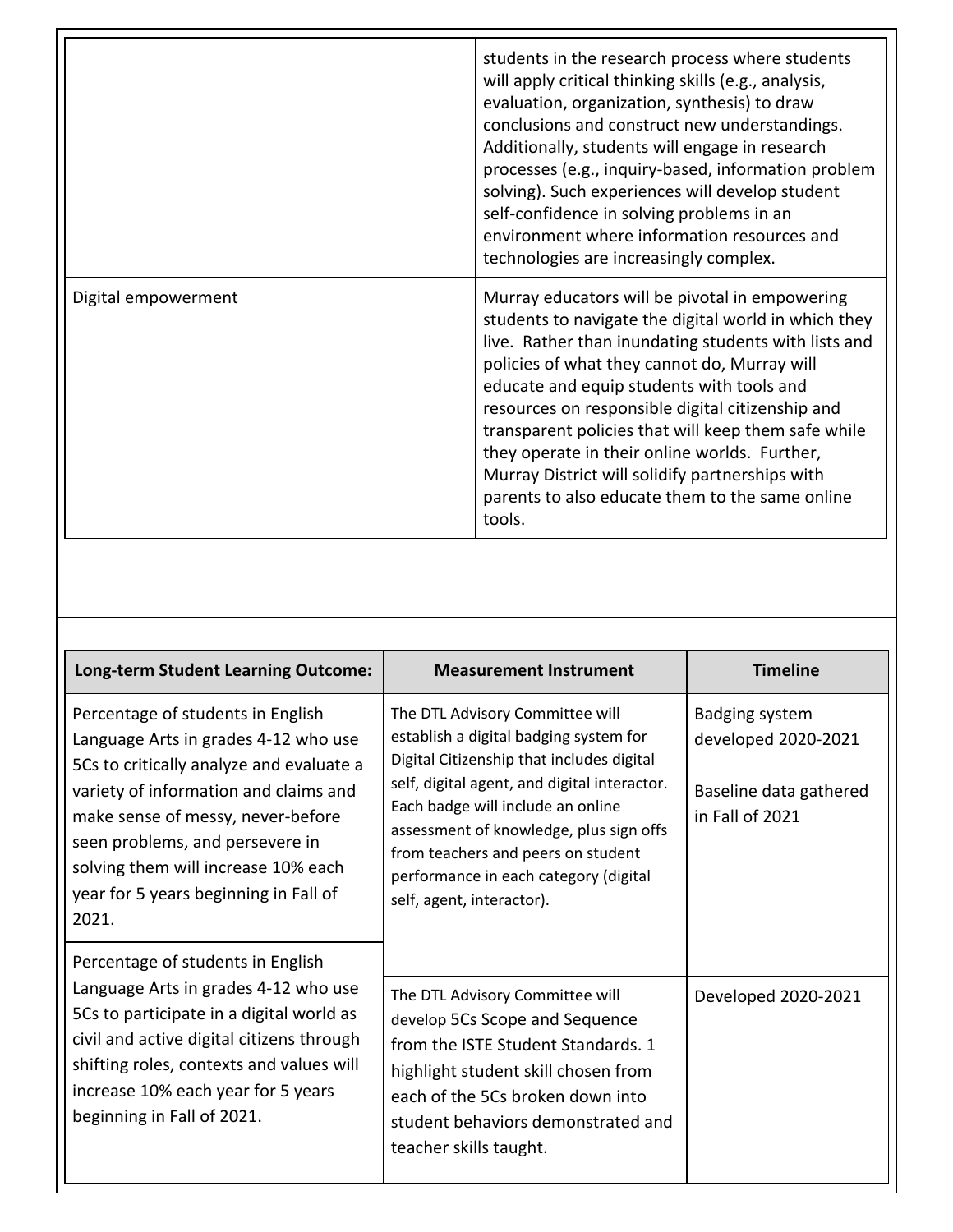|                                                                                                                                                                                                                              | Rubric on scale of 1-4 of proficiency<br>for each of the 5Cs for each student.<br>Baseline Data taken in Fall of 2021                                                                                                         | Developed 2020-2021<br>First growth period<br>from Fall of 2021 to<br>Spring of 2022 and each<br>subsequent Fall to<br>Spring after until 2025.<br>10% growth within each<br>school year on each<br>"highlighted" 5C in the<br>scope and sequence. |
|------------------------------------------------------------------------------------------------------------------------------------------------------------------------------------------------------------------------------|-------------------------------------------------------------------------------------------------------------------------------------------------------------------------------------------------------------------------------|----------------------------------------------------------------------------------------------------------------------------------------------------------------------------------------------------------------------------------------------------|
| <b>Associated Intermediate Outcomes:</b>                                                                                                                                                                                     | <b>Measurement Instrument</b>                                                                                                                                                                                                 | <b>Timeline</b>                                                                                                                                                                                                                                    |
| By 2025, the percentage of all grade<br>level teachers who are effectively<br>integrating technology into their<br>lessons, using sound pedagogy will<br>increase by 10% every year for 5 years.                             | Observations and planning tools<br>using the <b>Triple E Framework</b> Type<br>and frequency of digital integration<br>using the Triple E Framework.<br>Teacher completion of online course<br>offerings related to pedagogy. |                                                                                                                                                                                                                                                    |
| Each year, beginning in 2021 all<br>students in grades 1-12 will learn the<br>5Cs highlighted scope and sequence<br>skills and will receive a mastery<br>proficiency grade (3 or 4) in each of the<br>5C highlighted skills. | 5Cs Scope and Sequence developed<br>from the ISTE Student Standards, 1<br>highlight student skill chosen from<br>each of the 5Cs broken down into<br>student behaviors demonstrated and<br>teacher skills taught.             | Developed 2020-2021                                                                                                                                                                                                                                |
|                                                                                                                                                                                                                              | Rubric on scale of 1-4 of proficiency<br>for each of the 5Cs for each student.                                                                                                                                                | Developed 2020-2021                                                                                                                                                                                                                                |
|                                                                                                                                                                                                                              |                                                                                                                                                                                                                               | Lessons begin 2021<br>through 2025                                                                                                                                                                                                                 |
|                                                                                                                                                                                                                              |                                                                                                                                                                                                                               |                                                                                                                                                                                                                                                    |
| <b>Associated Direct Outcomes:</b>                                                                                                                                                                                           | <b>Measurement Instrument</b>                                                                                                                                                                                                 | <b>Timeline</b>                                                                                                                                                                                                                                    |
| At the end of a two year cycle teachers<br>will be knowledgeable about 5Cs and<br>how they will be measured in Murray                                                                                                        | Pre and Post Survey of teacher<br>knowledge in 5Cs                                                                                                                                                                            | 2020-2023<br>Baseline gathered in<br>August of 2020 of 5Cs.                                                                                                                                                                                        |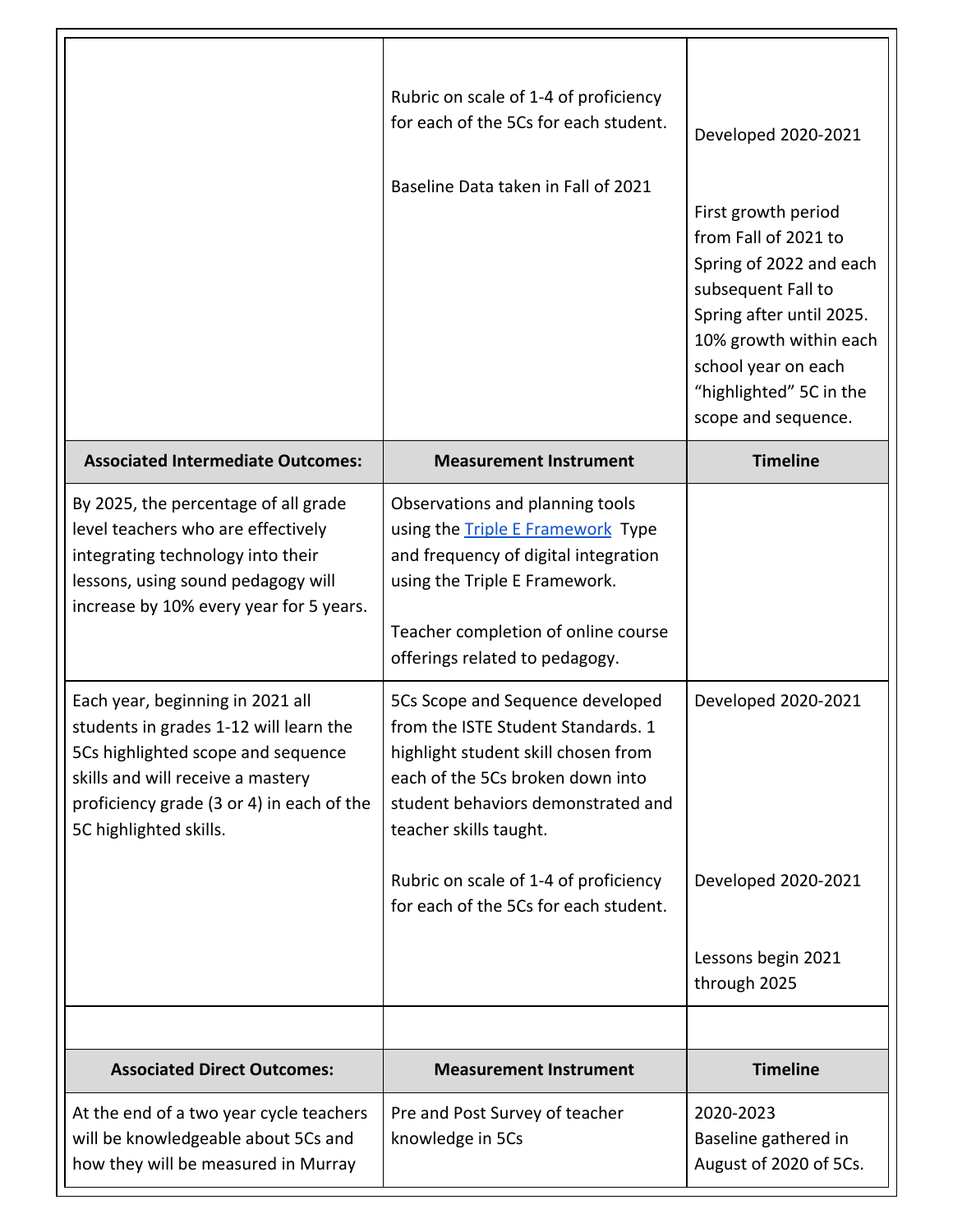|                                                                                                                                                                     | Course completion of 5Cs and<br>accompanying measurement tools<br>for grading.                                                                                                                                                          |                                                                               |
|---------------------------------------------------------------------------------------------------------------------------------------------------------------------|-----------------------------------------------------------------------------------------------------------------------------------------------------------------------------------------------------------------------------------------|-------------------------------------------------------------------------------|
| At the end of the two year cycle,<br>teachers will be knowledgeable about<br>Triple E Framework and how to use it<br>to integrate technology into lesson<br>design. | Pre and Post survey of teacher<br>knowledge in Triple E Framework<br>Course completion of Triple E<br>Framework, ISTE Standards for<br><b>Educators and NC Digital Learning</b><br><b>Competencies for Classroom</b><br><b>Teachers</b> | 2020-2023<br>Baseline gathered in<br>August of 2020 of Triple<br>F Framework. |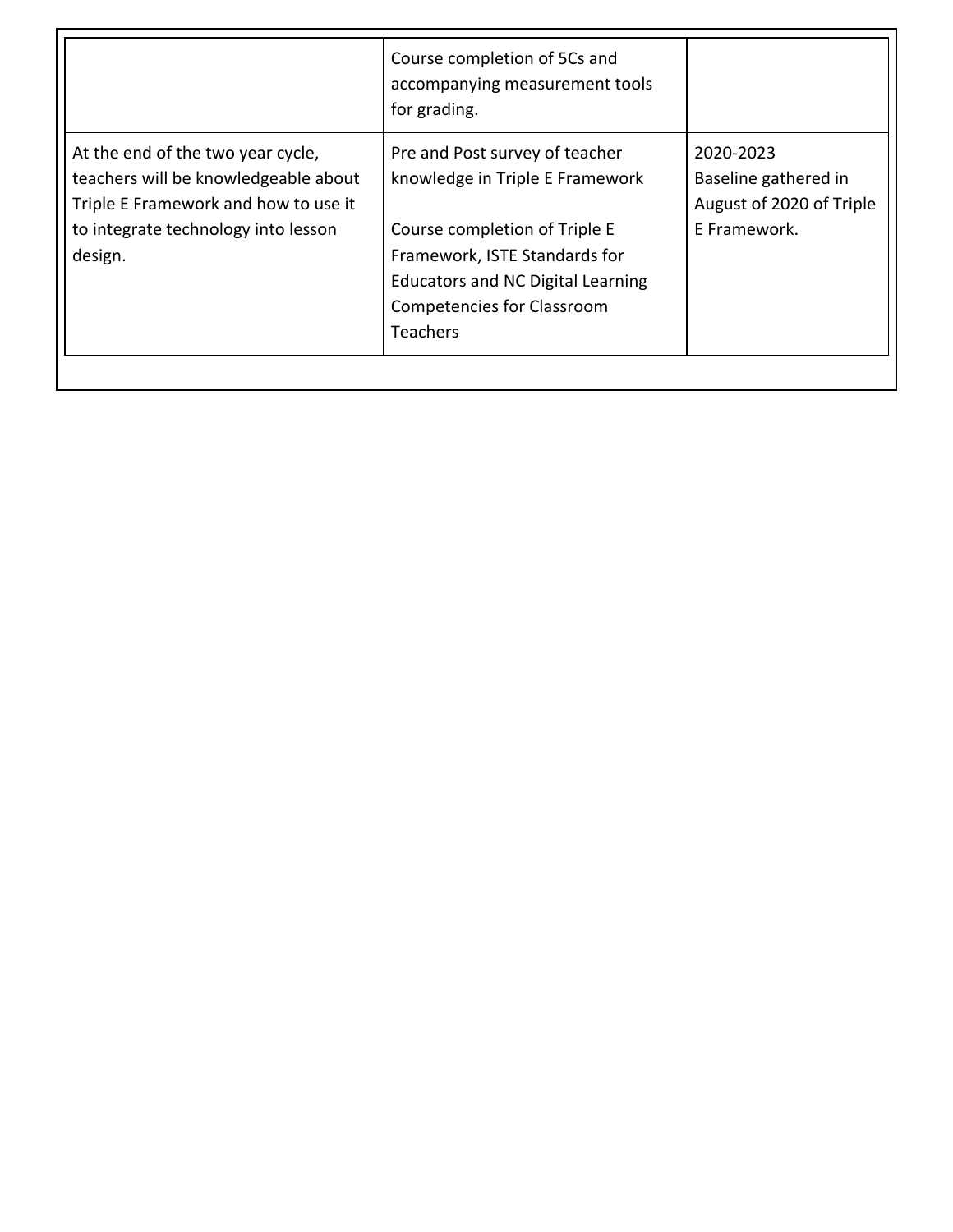## **Section 1: Curriculum, Instruction, and Assessment**

| <b>Readiness Assessment Scores</b>            |      |  |
|-----------------------------------------------|------|--|
| 21st Century Skills/Deeper Learning           | 5.0  |  |
| Personalized Learning                         | 3.0  |  |
| Collaborative, Relevant, and Applied Learning | 3.0  |  |
| Leveraging Technology                         | 10.0 |  |
| Assessment-Analytics Inform Instruction       | 10.0 |  |

## **Targeted Vision Statement for Curriculum, Instruction, and Assessment**

By embedding technology into curriculum standards, Murray School District will be able to provide learning that is student centered, rigorous, and customized to students' needs and interests. Instruction will be focused on developing critical thinking and problem solving skills. With an understanding that learner variability is the rule, not the exception, we will shift instructional design toward a more universal, inclusive, and flexible model. Frequent formative assessments of learning will be based on performance tasks, with ongoing feedback between teachers and students and collaboration among peers. Digital portfolios will guide students as they advance along the learning trajectory toward mastery. Grading practices will shift from traditional averaging with rigid time-frames, to a competency based model (CBL) with pathways and time-frames that are personalized to the needs of the learner. This educational shift toward personalization will increase student engagement and agency, positioning them to be college/career ready, and future focused.

Based on Murray's readiness assessment of 2019, areas for growth include designing personalized instruction, increasing collaboration and feedback, and improving the relevance of learning tasks. Technology coaches will continue to advance teachers' skills in technology embedded curriculum. Teachers will be trained in personalized learning frameworks such as Universal Design for Learning (UDL) and Impact Teams. Teachers will work collaboratively to design evidence-based learning tasks that are focused on student outcomes. They will use technology tools to build in accommodations and extensions that are necessary for some, but good for all learners, designing accessible learning opportunities for everyone. Teachers will collaboratively reflect on the effectiveness of lessons and personalized pathways, altering design options based on student performance and feedback. Students will be able to select relevant learning tasks and will show learning through a performance of creative problem solving, critical thinking, communication, and use of technology necessary in today's society.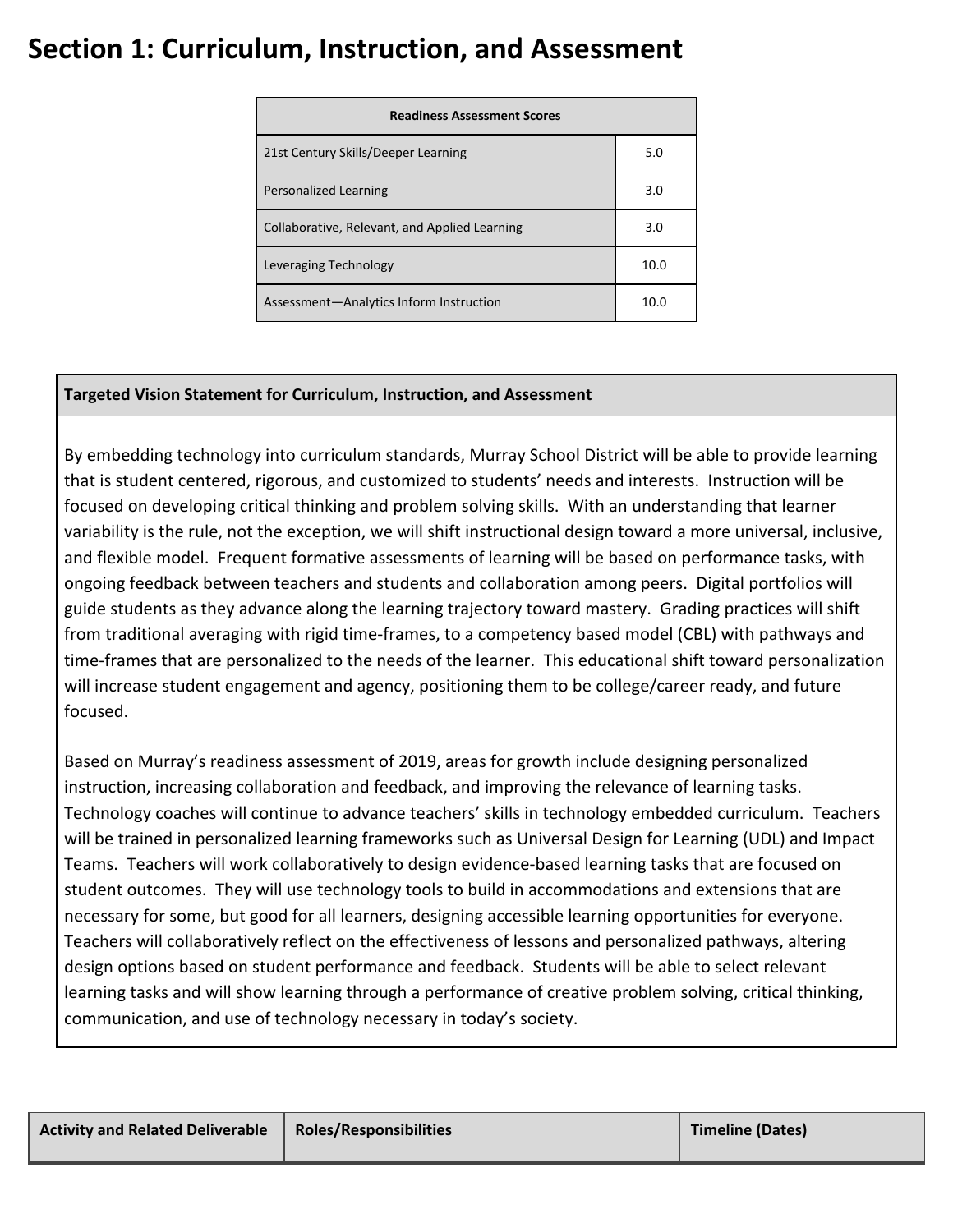| <b>DTL Advisory Committee</b><br>The formation of a DTL<br>Advisory Committee in<br>which representatives<br>from stakeholder<br>groups will meet<br>regularly to inform on<br>needs and guide<br>ongoing decisions<br>based on Murray's<br>readiness assessment<br>scores.                                                                                                                                         | The DTL Advisory Committee will meet at<br>$\bullet$<br>the beginning of the year to define our<br>current status based on survey and usage<br>data and set short-term and long-term<br>goals for growth that align with the<br>overall vision. Committee members meet<br>at the end of each quarter to monitor<br>implementation growth and make<br>necessary adjustments to the<br>implementation plan.<br>Decisions made by the DTL Advisory Committee<br>will be communicated in a DTL update newsletter<br>that will be shared with stakeholders on a<br>quarterly basis.<br>Contracted employees working outside of<br>contract hours will be compensated with DTL<br>grant funds.                                                                                                                                                                                                                        | <b>Initial Meeting:</b><br>August 2020<br><b>Quarterly Meetings:</b><br>October 2020<br>January 2021<br><b>March 2021</b><br>May 2021                    |
|---------------------------------------------------------------------------------------------------------------------------------------------------------------------------------------------------------------------------------------------------------------------------------------------------------------------------------------------------------------------------------------------------------------------|-----------------------------------------------------------------------------------------------------------------------------------------------------------------------------------------------------------------------------------------------------------------------------------------------------------------------------------------------------------------------------------------------------------------------------------------------------------------------------------------------------------------------------------------------------------------------------------------------------------------------------------------------------------------------------------------------------------------------------------------------------------------------------------------------------------------------------------------------------------------------------------------------------------------|----------------------------------------------------------------------------------------------------------------------------------------------------------|
| <b>Technology Coaches</b><br>Based on our readiness<br>assessment scores, our<br>most pressing needs<br>are in the areas of<br>personalized learning<br>and collaborative,<br>relevant, and applied<br>learning. Technology<br>coaches play a critical<br>role in identifying<br>technology needs,<br>assisting teachers, and<br>conducting 1:1, small<br>group, faculty, and<br>district training for<br>teachers. | Coach and support K-12 teachers creating<br>$\bullet$<br>technology embedded personalized<br>learning pathways that meet state<br>academic standards<br>Introduce students to technology tools<br>$\bullet$<br>available for use and how those tools can<br>promote the 5Cs<br>Work with existing and new technology<br>vendors to support the needs of K-12<br>students and teachers<br>Provide a variety of opportunities, large<br>and small, for educators to develop new<br>technology skills<br>$\circ$ Triple E Framework to help guide<br>lesson planning<br>Enhance current LMS reporting to reflect<br>shifts in competency based grading<br>practices<br>Technology coaches will communicate updates<br>and technology news in bi-monthly newsletter<br>sent via email to Murray district employees.<br>Technology Coach salaries will be paid with a<br>combination of DTL grant and other funding. | <b>Technology Coaching:</b><br>2020-2021 school year<br>2021-2022 school year<br>2022-2023 school year<br>2023-2024 school year<br>2024-2025 school year |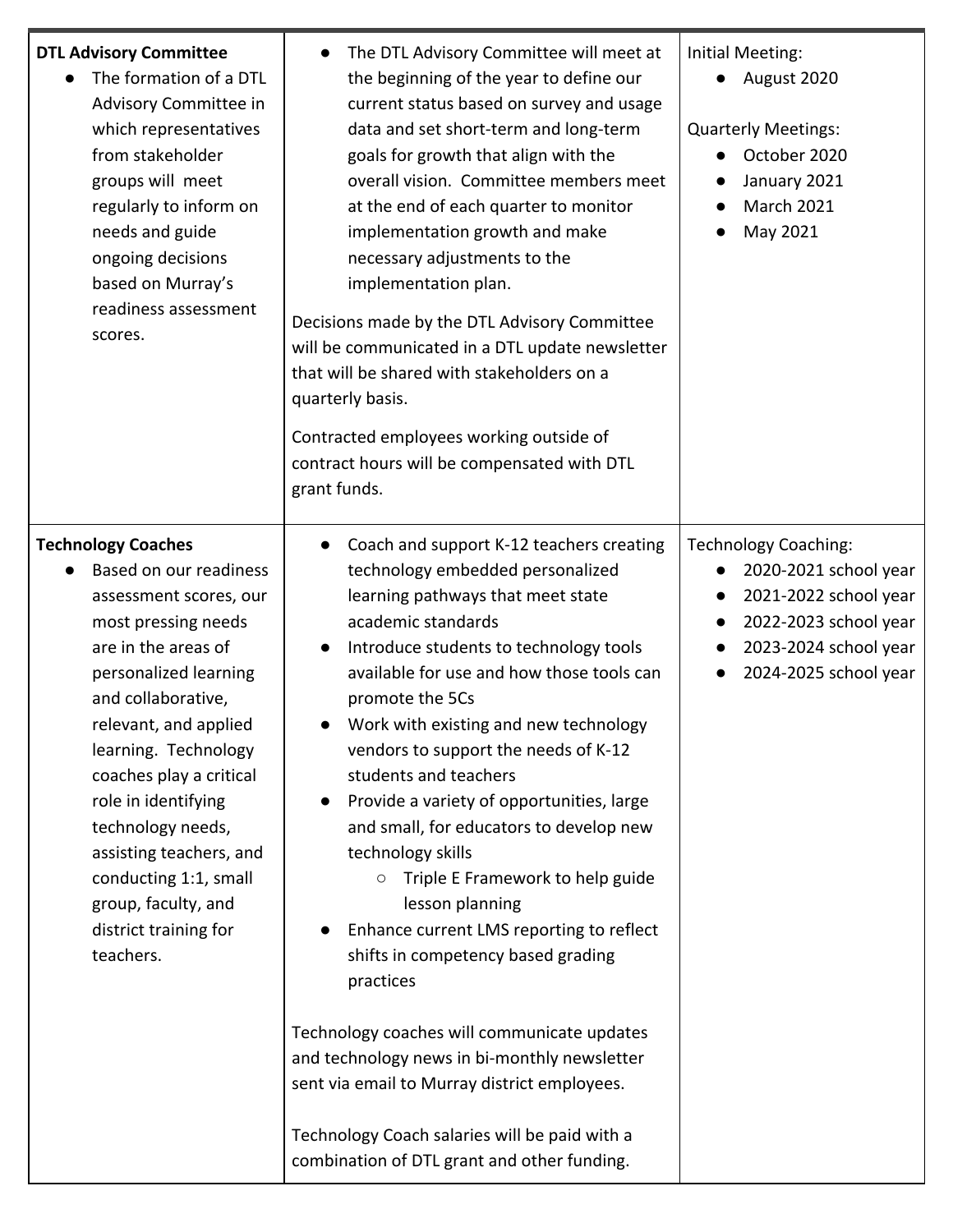| <b>Professional Learning</b><br>A combination of<br>external professional<br>learning, digital<br>professional learning,<br>internal/embedded<br>professional learning<br>will be implemented to<br>address our most<br>pressing needs -<br>personalized learning<br>and collaborative,<br>relevant, and applied<br>learning. | Teachers will learn about personalized<br>$\bullet$<br>learning pathways and digital portfolios in<br>district professional learning. Select<br>teachers will participate in UDL training<br>provided by USBE<br>Schools who have already started<br>competency based grading practices will<br>participate in technology embedded<br>personalized learning design and lesson<br>studies guided by an outside expert<br>Teachers will have digital professional<br>learning courses available. Course options<br>and professional learning hours are<br>currently being developed<br>Teacher teams and instructional coaches<br>will develop common rubrics that can be<br>used by teachers and students to measure<br>learning progress<br><b>5Cs Rubrics</b><br>$\circ$<br>Triple E Framework<br>$\bigcirc$<br>External and digital professional learning will be<br>arranged for and communicated to staff by the<br>District Teaching and Learning Team.<br>Internal/embedded professional learning will be<br>managed at the site level by the coach and<br>building administrator.<br>External professional learning will be paid for<br>through a combination of DTL and CBE grant<br>funds. Staff creating/participating in internal or<br>digital professional learning modules outside of<br>contract hours will be compensated using a<br>combination of DTL and CBE grant funds. | <b>External PL:</b><br>August 2020<br>September 2020<br>November 2020<br>January 2021<br>March 2021<br>Internal PL:<br>August 2020<br>$\bullet$<br>September 2020<br>October 2020<br>December 2020<br>February 2021<br>$\bullet$<br>April 2021<br><b>Weekly PLC meetings</b><br>Coaching cycles<br><b>Digital PL Completion Dates:</b><br>October 2020<br>January 2021<br>April 2021 |
|-------------------------------------------------------------------------------------------------------------------------------------------------------------------------------------------------------------------------------------------------------------------------------------------------------------------------------|----------------------------------------------------------------------------------------------------------------------------------------------------------------------------------------------------------------------------------------------------------------------------------------------------------------------------------------------------------------------------------------------------------------------------------------------------------------------------------------------------------------------------------------------------------------------------------------------------------------------------------------------------------------------------------------------------------------------------------------------------------------------------------------------------------------------------------------------------------------------------------------------------------------------------------------------------------------------------------------------------------------------------------------------------------------------------------------------------------------------------------------------------------------------------------------------------------------------------------------------------------------------------------------------------------------------------------------------------------------------------------------------|--------------------------------------------------------------------------------------------------------------------------------------------------------------------------------------------------------------------------------------------------------------------------------------------------------------------------------------------------------------------------------------|
| <b>Digital Portfolios</b><br>Digital portfolios will<br>involve students in their<br>own learning, thereby<br>increasing relevancy<br>and agency.                                                                                                                                                                             | Students in grades 3-12 will monitor their<br>learning progress using age-appropriate<br>digital portfolios. Portfolios will provide a<br>record of student learning over time,<br>giving students an opportunity to be<br>reflective about their learning needs<br>Digital portfolio training will be arranged by and<br>communicated to staff by the District Teaching<br>and Learning Team.                                                                                                                                                                                                                                                                                                                                                                                                                                                                                                                                                                                                                                                                                                                                                                                                                                                                                                                                                                                               | Initial Teacher Training:<br>August 2020<br>Initial Student Training:<br>By October 2020<br><b>Student Reflections:</b><br>By January 2021                                                                                                                                                                                                                                           |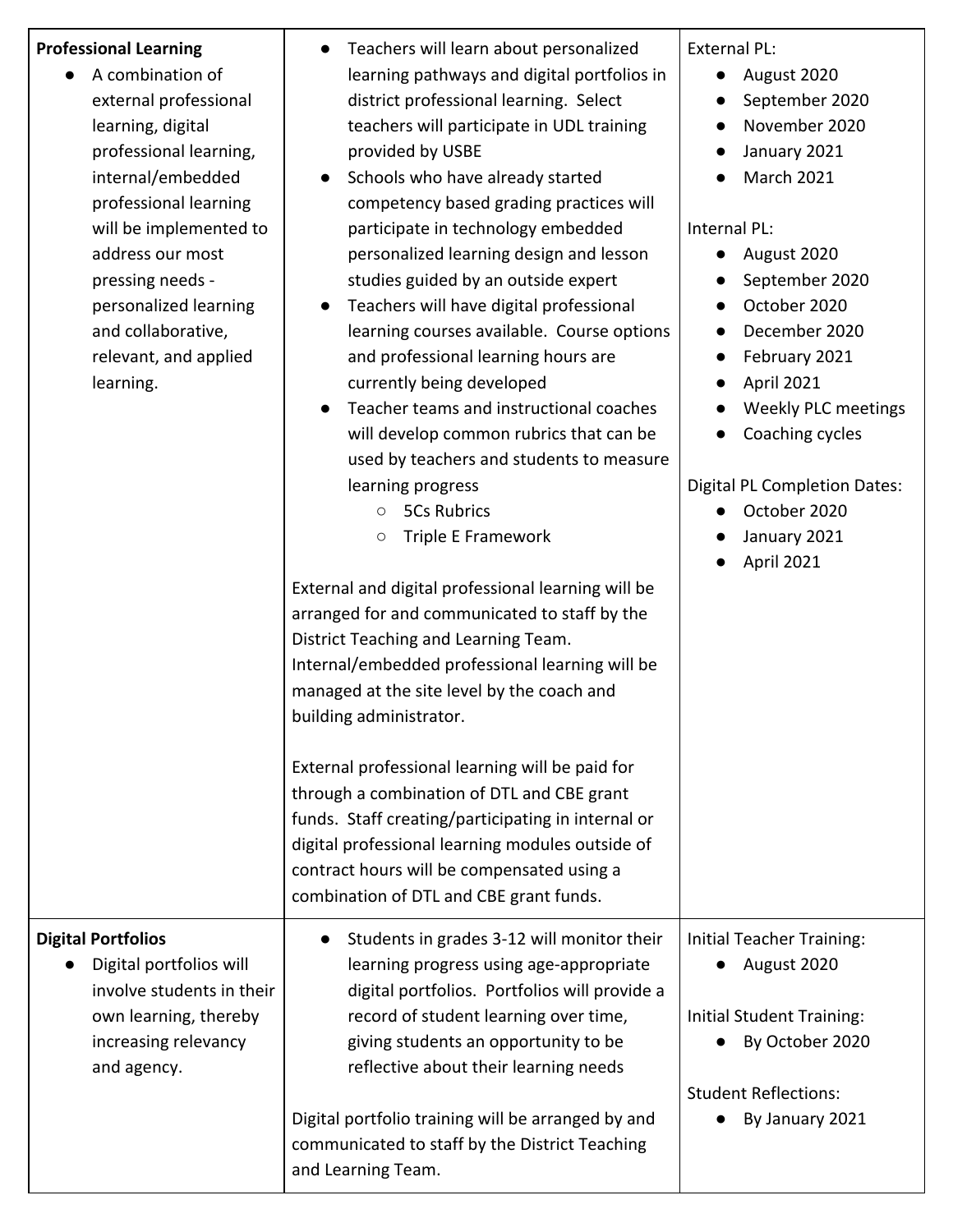|                                                                                                                                                                     | Digital portfolio training will be paid for using a<br>combination of DTL and CBE grant funds.                                                                                                                                                                                                                                                                                                                                                                                                                                                                                                   |                                                               |
|---------------------------------------------------------------------------------------------------------------------------------------------------------------------|--------------------------------------------------------------------------------------------------------------------------------------------------------------------------------------------------------------------------------------------------------------------------------------------------------------------------------------------------------------------------------------------------------------------------------------------------------------------------------------------------------------------------------------------------------------------------------------------------|---------------------------------------------------------------|
| <b>Personalized Learning</b><br><b>Conferences</b><br>Learning conferences<br>will provide<br>opportunities for<br>collaboration and<br>feedback about<br>learning. | Digital portfolios and rubrics will be used<br>to guide peer: peer discussions about<br>learning. They will also guide feedback<br>loops between students and teachers who<br>will discuss learning progress and identify<br>new learning goals.<br>Expectations regarding personalized learning<br>conferences will be communicated by the District<br>Teaching and Learning Team to Principals.<br>Principals will determine the frequency, duration,<br>and format for personalized conferences that will<br>work best for their staff.<br>No fiscal implications are indicated at this time. | Personalized Conferences will<br>begin by:<br>By January 2021 |

**X Assurance 1:** We have verified, and can provide evidence upon request, that our DTL plan focuses on content-specific strategies for integrating digital technology into the curriculum for all subject areas addressed in the goals and *objectives.*

#### **Monitor Implementation - Continuous Improvement**

- **DTL Advisory Committee:** The DTL Advisory Committee will meet at the beginning of the year to define our current status based on survey and usage data and set short-term and long-term goals for growth that align with the overall vision. Committee members will meet at the end of each quarter to review and advise on implementation efforts, making necessary adjustments to the implementation plan as needed.
- **Building Level Monitoring:** Building administrators will formally (scheduled observations) and informally (drop-in observations) measure technology integration occurring within individual classrooms.
- **Educator Technology Goals:** Teachers will identify at least one technology growth goal as part of their annual professional growth goal (PGP). Coaching support can be initiated by the teacher or by the teachers' building administrator.
- **Usage Data:** The IT department will collect usage data using the LEARN Platform. This data will be evaluated regularly to identify potential training needs and to assist with technology based fiscal decisions.
- **Survey Data:** Teachers and students will complete technology surveys throughout the year to monitor ongoing technology needs and growth. This data will be reviewed at the building level and at quarterly DTL Advisory Committee meetings.

**Implementation Communication and Outreach**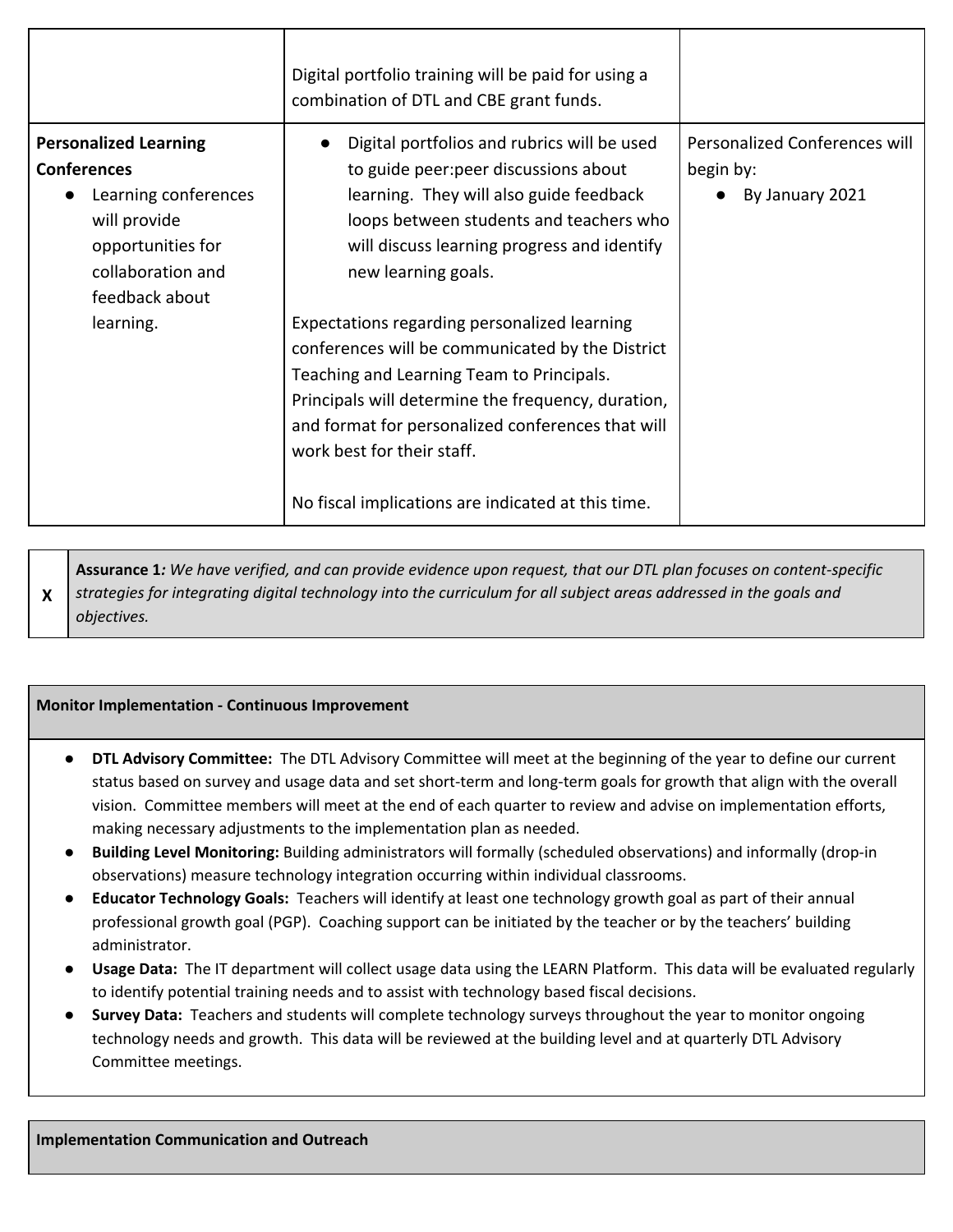Our primary modes of stakeholder communication include district and school websites, Peachjar notifications, and social media platforms. To communicate with stakeholders about how the Murray School District is preparing students for a college and career ready future, the Teaching and Learning Team along with the Superintendent will issue a quarterly newsletter through Peachjar. Because schools are at different stages of readiness and execution, each building administrator will provide digital learning updates to families.

### **Personalized Learning**

### **Targeted Vision Statement for Personalized Learning**

Personalized learning capitalizes on students' ability to use technology. It is the purposeful design of blended instruction to combine face-to-face teaching, technology-assisted instruction and student-to-student collaboration to leverage each student's interests for deeper learning. When done right, it meets several of the ISTE Standards for Students and ISTE Standards for Educators while leading to a more rigorous, challenging, and engaging curriculum.

Murray City School District's outcomes center around a student's ability to meet rigorous, challenging core standards while simultaneously promoting 21st century skills of collaboration and critical thinking. Further, Murray educators will use the Triple E framework to put learning first and technology second. That is, technology has more impact when used to support instructional goals rather than when used as a surrogate for direct instruction.

#### **Detailed Plan for Personalized Learning Opportunities**

For Students:

In personalized learning environments, instruction must be tailored to students' specific academic needs, personal interests, and learning styles. It allows them to learn at their own time and pace, working on their studies whenever they want, at a rhythm that is most comfortable to them. Students get the flexibility to learn in places beyond the brick-and-mortar school and are empowered to learn through teachers, peers, technology, and real-world

experiences. It's designed to improve the outcomes of all students, including those with disabilities, English learners, and students from economically disadvantaged backgrounds. Personalized systems have the potential to connect all students with highly effective teachers and specialized content to quickly address students' strengths and challenges.

For Teachers:

In order for teachers to be successful in their roles, they must be empowered to concentrate their time, energy, and expertise on individual students' needs. Not only must their roles be made more flexible, the means through which they receive relevant professional development throughout their careers must also be relevant and flexible.

### **Critical Thinking, Communication, Collaboration, and Creativity**

The 4Cs (Critical Thinking, Communication, Collaboration and Creativity) have been expanded in Murray's plan to include the 5Cs--Citizenship--Digital Citizenship. They are a critical part of our outcomes and rubrics and measurement instruments are described in Part D. Each are defined below: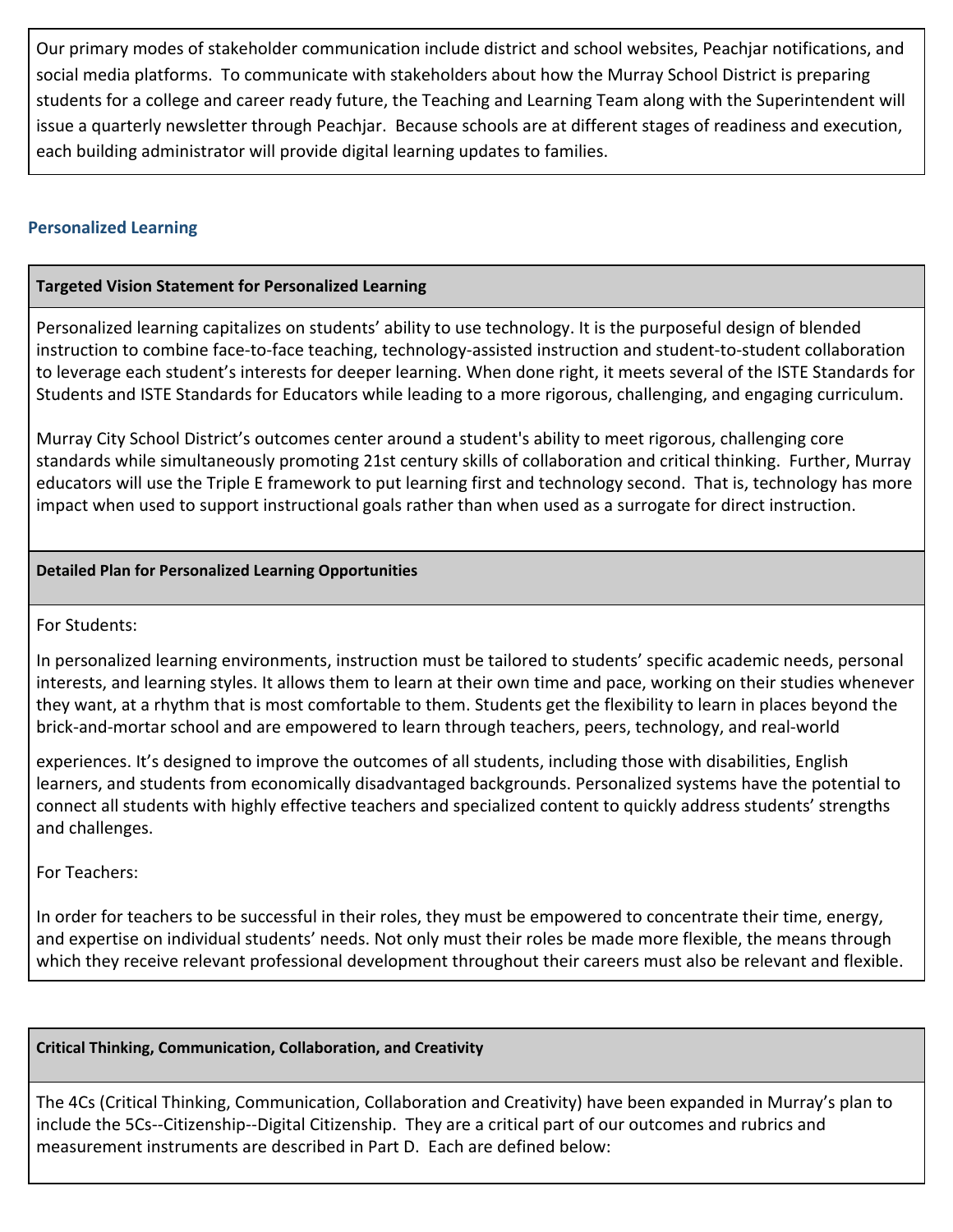Communication is about sharing thoughts, questions, ideas, and solutions. In the technological age, it's much easier and, at the same time, harder to communicate. Technology has provided us with more convenient ways to communicate, but sometimes the various ways can become overwhelming. In addition, the communication can become more about the tech being used than the message you're trying to send.

Collaboration is about working together to reach a goal and putting talent, expertise, and smarts to work. Just like with communication, technology has made collaboration easier. Actually, technology takes collaboration a step farther, making types of collaboration possible that weren't before technology.

Critical thinking is looking at problems in a new way and linking learning across subjects and disciplines. Just like with the previous two ideas, critical thinking has been an essential skill in every century and profession. However, technology has changed the critical thinking platform. The more technology makes menial tasks such as memorization null and void, the more room that gives us to spend time on more complex thinking skills.

Creativity means students will be able to look at a problem from multiple perspectives — including those that others may not see. Creativity allows students to embrace their inner strengths from big-picture planning to meticulous organization. As a student learns about their creativity, they also learn how to express it in healthy and productive ways. More importantly, they also become motivated to share that creativity with others.

Citizenship, digital citizenship, is a 5th "C" that Murray is adding to our outcomes in Part D above. Digital citizenship refers to the responsible use of technology by anyone who uses computers, the Internet, and digital devices to engage with society on any level. This is why digital citizenship is such a crucial topic to teach today's students.As the rate of technological advancement continues to increase, the world as a whole is becoming more dependent on the Internet for day-to-day activities. As a result, there's a major difference between good digital citizenship and bad digital citizenship. Good digital citizenship engages young students and shows them how to connect with one another, empathize with each other, and create lasting relationships through digital tools.

## **Digital Citizenship**

| <b>Digital Citizenship Plan</b>   |
|-----------------------------------|
| Digital Citizenship Plan for MCSD |
|                                   |
| <b>Responsible Use Policy</b>     |
| <b>Acceptable Use Policy MCSD</b> |
|                                   |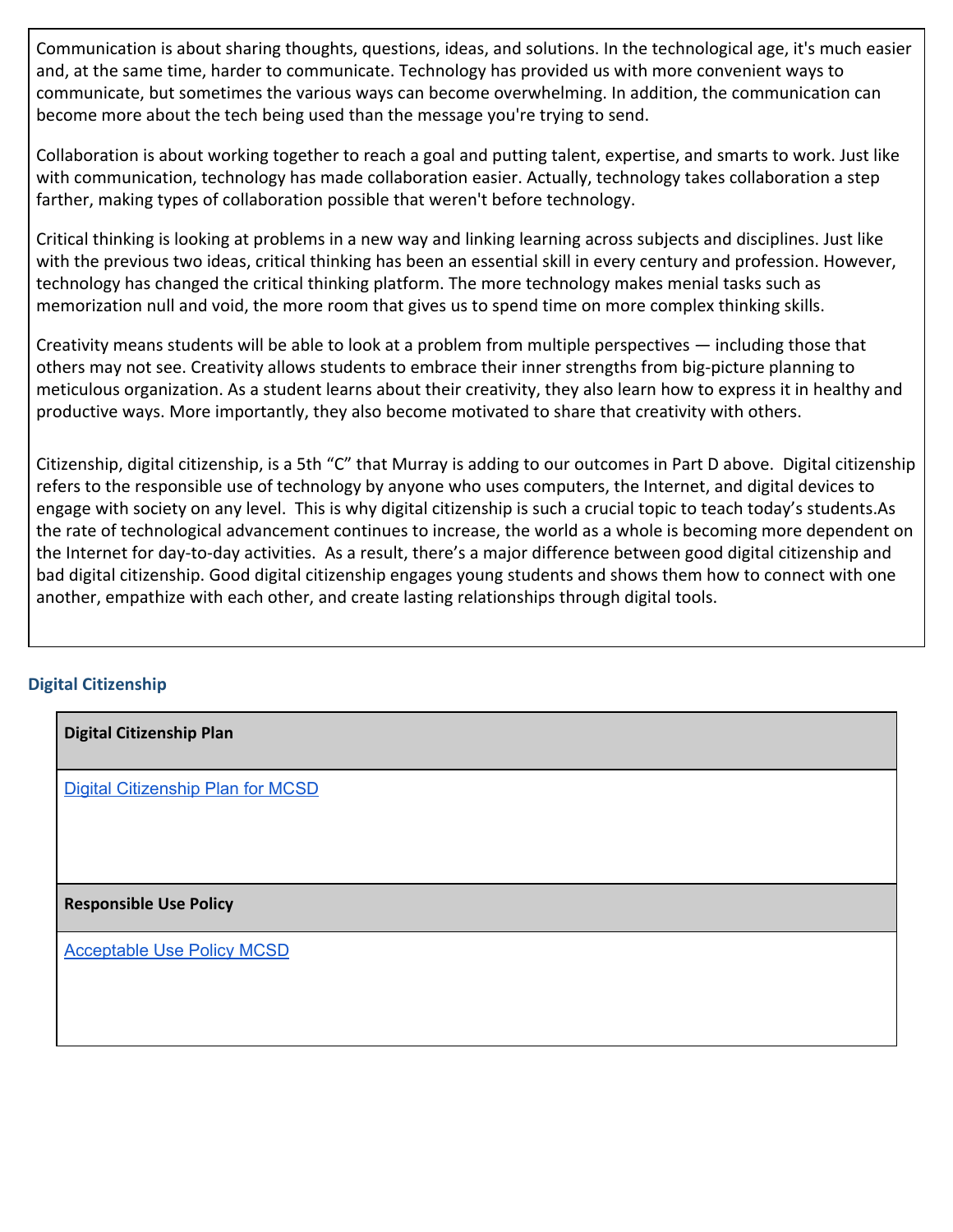## **High Quality Digital Instructional Materials**

| <b>Name of High Quality</b><br><b>Instructional Materials</b><br>(software product, online<br>resource, i.e. Utah's Online<br>Library, OER, etc.) | <b>Description</b>                                                                                                                                                                                           | <b>New or Pre-existing?</b> | <b>Content Area and</b><br><b>Grade Level</b> | <b>Recommended usage</b><br>target (fidelity) and<br>best practices from<br>software provider |
|---------------------------------------------------------------------------------------------------------------------------------------------------|--------------------------------------------------------------------------------------------------------------------------------------------------------------------------------------------------------------|-----------------------------|-----------------------------------------------|-----------------------------------------------------------------------------------------------|
| Newsela                                                                                                                                           | Articles, Article<br>collections, paired<br>text, ability to assign<br>one article with 4-5<br>different Lexile levels,<br>quizzes and writing<br>prompts, integrates<br>with Clever and Google<br>Classroom | pre-existing                | Grades 2 and up                               | 2-4 times a month                                                                             |
| Utah Compose                                                                                                                                      | Writing program from<br>the state. It scores<br>student work, allows<br>students to view<br>feedback, revise, and<br>re-submit for a new<br>score.                                                           | Pre-existing                | Grades 3 and up.                              | 2 hours/week                                                                                  |
| <b>Scholastic Scope</b>                                                                                                                           | High quality text.<br>Paper subscription<br>delivered to school<br>and Scholastic games,<br>videos, and quizzes<br>along with each article<br>online. Standards<br>aligned. Works with<br>Google Classroom   | Pre-existing                | Grades 4 and up                               | Weekly                                                                                        |
| Eureka/Great Minds                                                                                                                                | K-12 curriculum that<br>sequences the<br>mathematical<br>progressions into<br>expertly crafted<br>modules.                                                                                                   | Pre-existing                | Grades K-8                                    | K=40 minutes/day<br>1-3=60 minutes/day<br>4-6=75 minutes/day                                  |
| Lexia/PowerUp                                                                                                                                     | provides explicit,<br>systematic,<br>personalized learning<br>in the six areas of<br>reading instruction,<br>targeting skill gaps as<br>they emerge                                                          | Pre-existing                | $K-8$                                         | 25-45 minutes weekly                                                                          |
| Zearn                                                                                                                                             | Provides personalized<br>learning in math                                                                                                                                                                    | <b>New</b>                  | $K-5$                                         | 4 lessons (missions)<br>per week                                                              |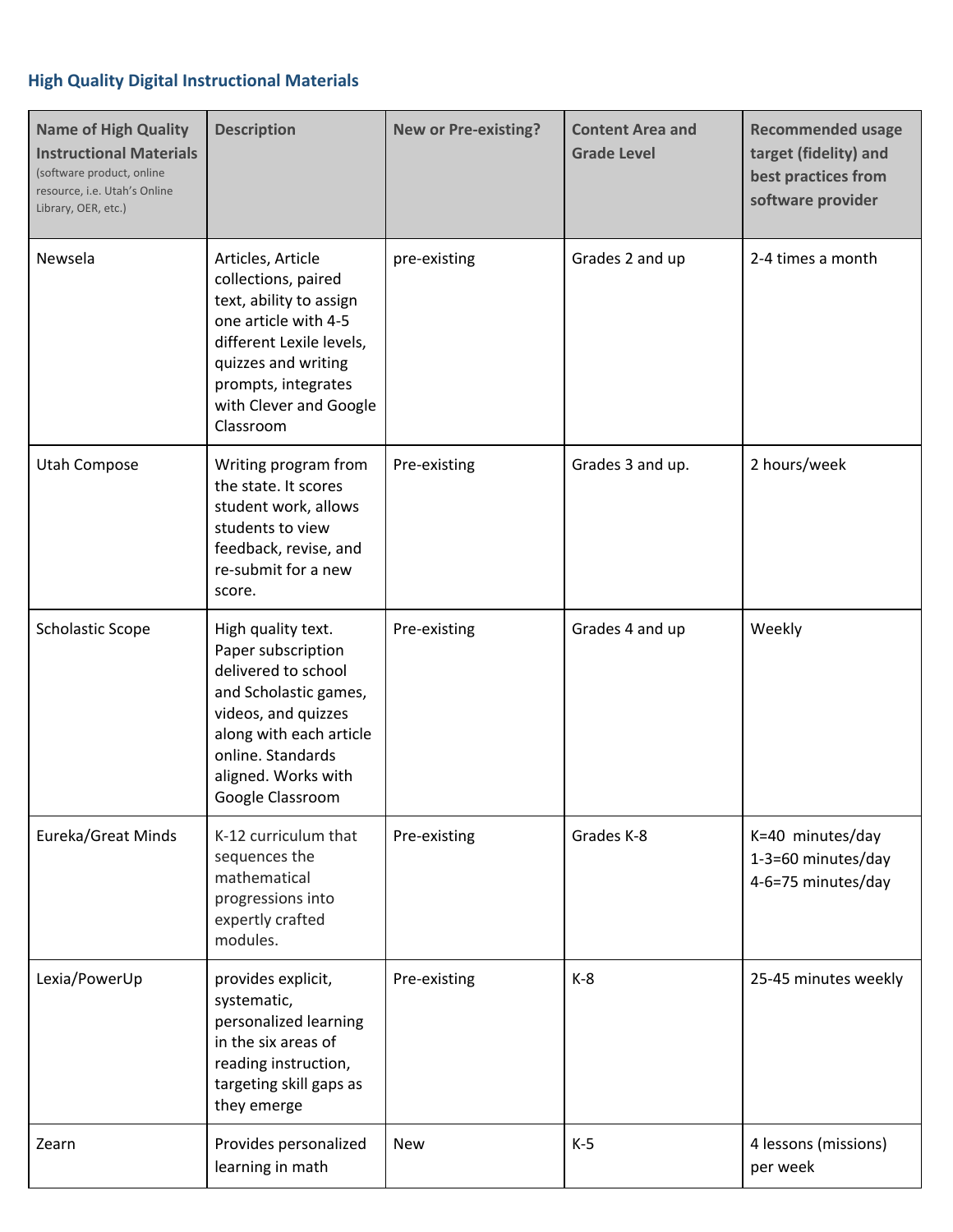| aligned with core math |  |  |
|------------------------|--|--|
| program Eureka Math    |  |  |

| <b>Assurance 2:</b> We will communicate the fidelity recommendations and requirements of all primary digital instruction     |
|------------------------------------------------------------------------------------------------------------------------------|
| X   products, regardless of funding source, to the appropriate stakeholders and follow a clear, comprehensive, and realistic |
| plan for mitigating the challenges.                                                                                          |

- X | Assurance 3: We have verified that our DTL plan includes necessary and appropriate software for special education *students.*
- X | Assurance 4: We have verified that our DTL plan includes alignment of new high quality digital instructional materials to *address student performance articulated in our DTL outcomes.*
- X | Assurance 5: We have verified that our DTL plan addresses LEA-procured digital content purchased by topic, enabling *teachers to customize content from multiple sources and create curriculum tailored to their standards.*

### **Ed-Tech Management and Effectiveness**

During the duration of this DTL plan cycle (five-years), our LEA will:

| X | Option 1: use LearnPlatform as our ed-tech management solution.                           |
|---|-------------------------------------------------------------------------------------------|
| X | Option 2: use a different solution as our ed-tech management solution.                    |
|   | Explanation: We are also using Clever and Google as we track different apps<br>and usage. |

### **Data-informed Instruction**

During quarterly DTL Advisory meetings, during regularly scheduled instructional coaches meetings and meetings with administrators, data is regularly pulled and analyzed to discuss both student achievement trends and usage trends of apps that are paid for with District DTL funds: Lexia, Newsela, Learning A-Z, Brainpop, Imagine Learning, Nearpod, Illuminate. Other apps that teachers are likely expected to use to promote the DTL levers listed above are also explored and analyzed: Google Classroom, Canvas, Seesaw, Flipgrid, Padlet, Edpuzzle.

This analysis results in coaching cycle opportunities wherein instructional coaches and technology coaches can co-teach and model with teachers to increase frequency of use with those apps and increase efficacy of skills to reach goals outlined in the grant.

#### **Ongoing Data Collection - Process Improvement**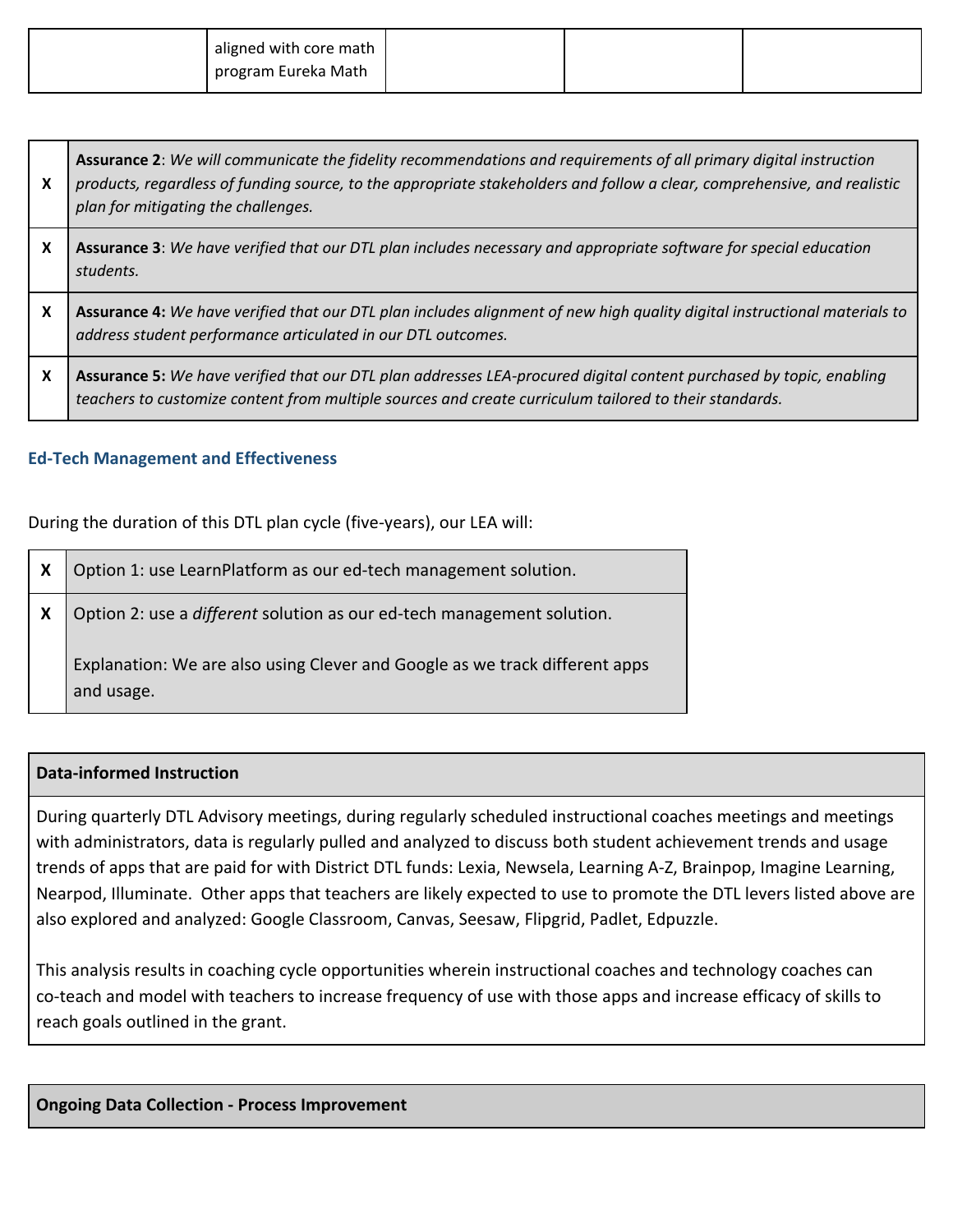Our program management will focus on continuous and ongoing improvement, supported by integrated insights, monitoring and measurement of data and input from and for administrators and teachers. To support our educators' efforts, we will have a centralized digital teaching and learning profile for each school, with an integrated edtech inventory on its LearnPlatform. In alignment with all state and federal regulations, data integration from products, process automation, and communication tools of the LearnPlatform will be used to further streamline processes, such as:

- Allowing educators an easy way to centrally see, share insights, learn and ask questions about digital teaching and learning tools;
- Efficiently piloting new tools, with both qualitative and quantitative results to inform implementation;
- Rapidly analyzing the impact of current and new digital teaching and learning interventions;
- Providing administrators and educators instant dashboards for internal monitoring and measurement of our digital teaching and learning ecosystem;
- Use the LearnPlatform Google Chrome extensions to provide time saving tools for educators and remotely monitor which digital teaching and learning tools are used and how often;
- Centrally managing and sharing findings and status for all teachers and administrators to inform their instructional and operational decisions; and,
- Enhancing our LEA's own processes with insights learned from other LEAs.

For LEAs using LearnPlatform,

| $\boldsymbol{\mathsf{x}}$ | <b>Assurance 6</b> (if applicable): Upon DTL plan approval, we will contact LearnPlatform within 30 days to |
|---------------------------|-------------------------------------------------------------------------------------------------------------|
|                           | begin/continue our work together to improve both outcomes for students and our investments in digital       |
|                           | teaching and learning.                                                                                      |
|                           |                                                                                                             |
|                           | Please reach out to utahsupport@learnplatform.com for assistance.                                           |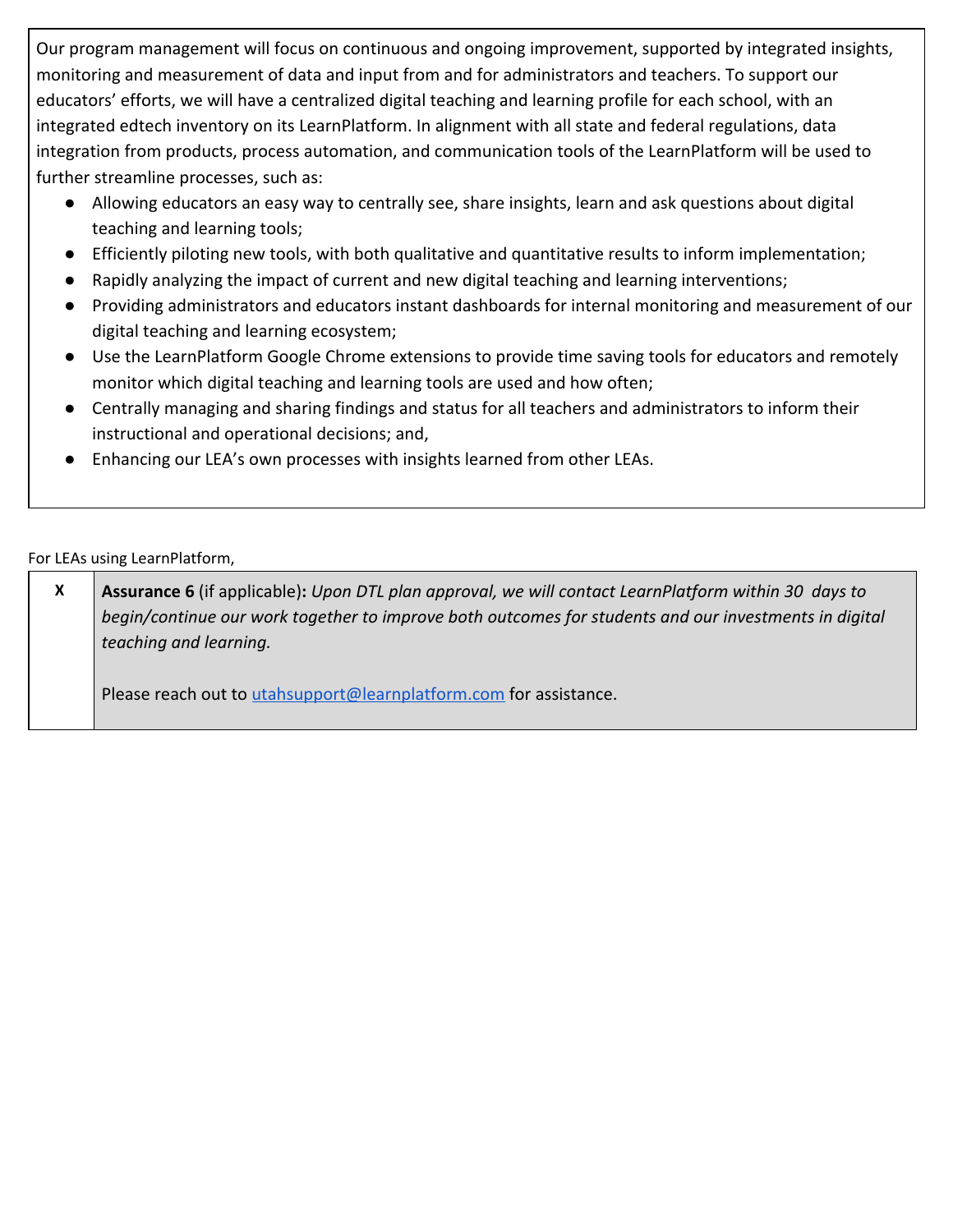## **Section 2: Use of Space and Time**

| <b>Readiness Assessment Scores</b>                                             |     |
|--------------------------------------------------------------------------------|-----|
| Flexible learning - anytime, anywhere                                          | 5.0 |
| New pedagogy, schedules, and learning environment for<br>personalized learning | 3.0 |
| Competency-based learning                                                      | 3.0 |
| Strategies for providing extended time for projects and<br>collaboration       | 3.0 |

### **Targeted Vision Statement for Use of Space and Time**

Murray will be able to enhance student engagement and will engage students in higher order problem solving skills by implementing new pedagogy strategies and schedules, anytime, anywhere, personalized learning and extended time for projects and collaboration through competency-based learning (CBL) for all students with varying abilities and pacing.

According to Murray's Readiness statement of 2019, Murray has great potential for growth in flexible learning, new pedagogy, CBL, and applying strategies for extended time on projects and collaboration. Competency-based learning has been implemented at select schools and will be carried out across the district. As CBL is applied, along with existing quality 1:1 technology access and robust infrastructure, schools and teachers will have the framework to enhance the other areas of flexible learning and extended time on projects and collaboration. Murray will establish a common vision that leverages technology to empower anytime, anywhere learning through 24-7 access to devices, high-speed Internet access, and digital learning content. As this is implemented, District leaders will identify gaps in teacher and student readiness for anytime, anywhere learning and create initial plans for integrating models of online and blended learning into the school day, and beyond. By doing this, students will be able to participate in projects and collaboration requiring extended time at their ability and pace. In addition, district leaders will collaboratively develop a vision for personalized learning that leverage new pedagogies, schedules, and learning environments. The district will use both research and existing practice to review and identify new possibilities for the district.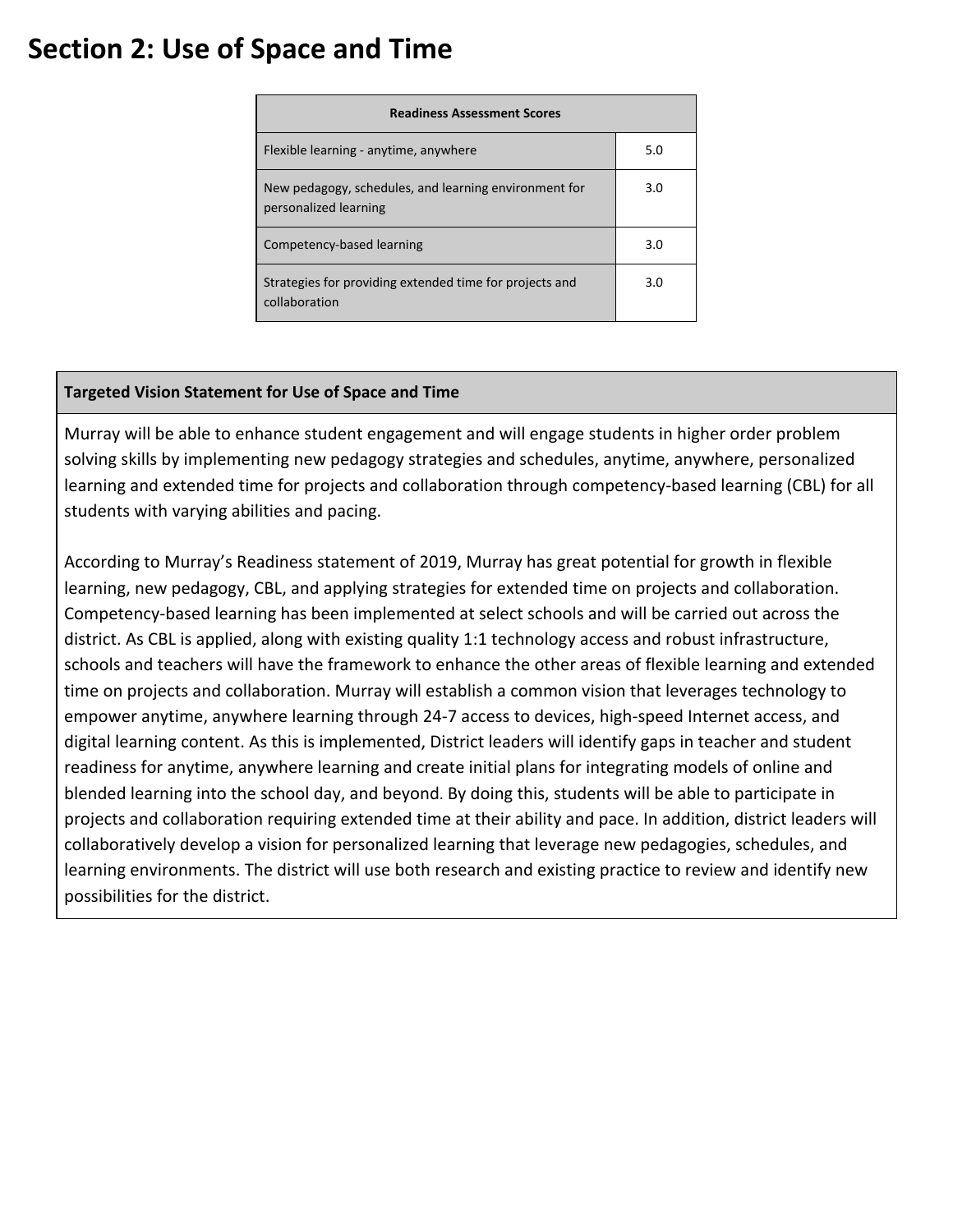## **Section 3: Robust Infrastructure**

| <b>Readiness Assessment Scores</b>            |      |
|-----------------------------------------------|------|
| Adequacy of Devices; Quality and Availability | 10.0 |
| Robust Network Infrastructure                 | 10.0 |
| Adequate and Responsive Support               | 5.0  |
| Formal Cycle for Review and Replacement       | 7.0  |

**School Technology Inventory Summary Report**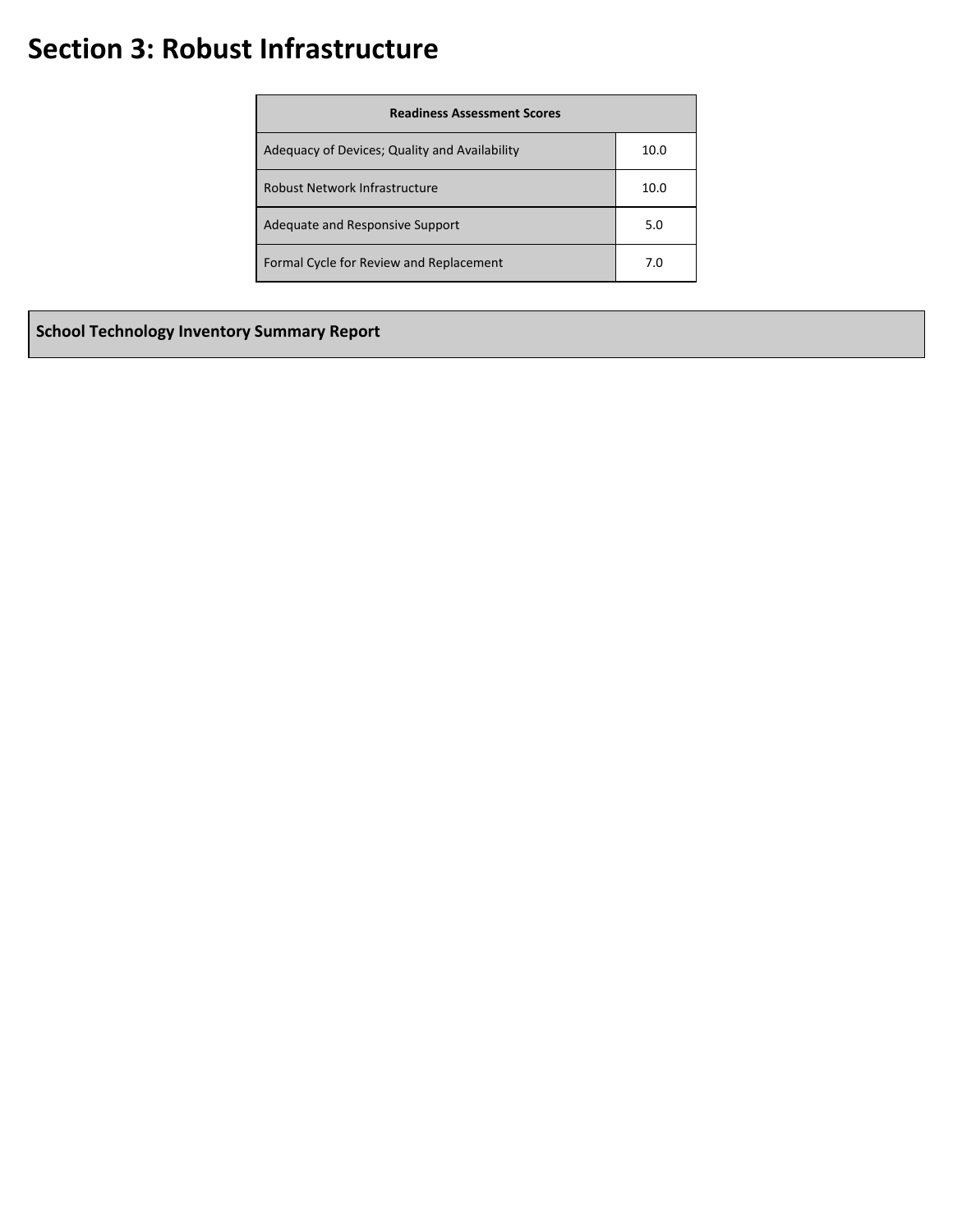



## **Murray City School District**

#### **DISTRICT FACTS**

**WI-FI NETWORKS** 

45

 $35$ 

100% (All Rooms Covered) ■ 80% - 99% Covered<br>■ 60% - 79% Covered<br>■ Less that 60% covered (or no Wi-Fi) SCHOOLS EXPERIENCING DECLINES IN WI-FI SERVICE SPEEDS DURING SCHOOLTIME (%)

**STATE** 

STATE |

**DISTRICT** 

**DISTRICT** 

| <b>Area Population</b>  | 38,033   |
|-------------------------|----------|
| Enrollment              | 6,555    |
| Number of Schools       | 11       |
| Urban or Rural          | Urban    |
| Median Household Income | \$59,829 |
| <b>Poverty Rate</b>     | 8.6%     |

WI-FI COVERAGE REPORTED BY SCHOOLS (%)

 $100$ 

 $91$ 

57

 $\mathbf{9}$ 

#### 1.14  $1.11$ 1 DEVICE PER STUDENT 0.84 0.68 STATEWIDE 2017 DISTRICT 2017 STATEWIDE 2019 DISTRICT 2019

#### **COMPUTING DEVICES USED IN SCHOOLS**

| Change<br><b>Since 2017</b> |
|-----------------------------|
| $-22%$                      |
| $-55%$                      |
| $-6%$                       |
| 184%                        |
| 137%                        |
| N/A                         |
| $-75%$                      |
| 132%                        |
|                             |

#### **MOBILE DEPLOYMENT**



#### **Infrastructure Needs and Refreshment Cycle**

The MCSD technology department tracks devices utilizing several systems designed for the specific hardware platforms:

- Chromebooks are managed in the Google Console
- PCs including laptops are managed in Ivanti LanDesk Suite and Microsoft InTune
- Macintosh computers and iPads are managed in Mosyle MDM

## **COMPUTING DEVICES PER STUDENT**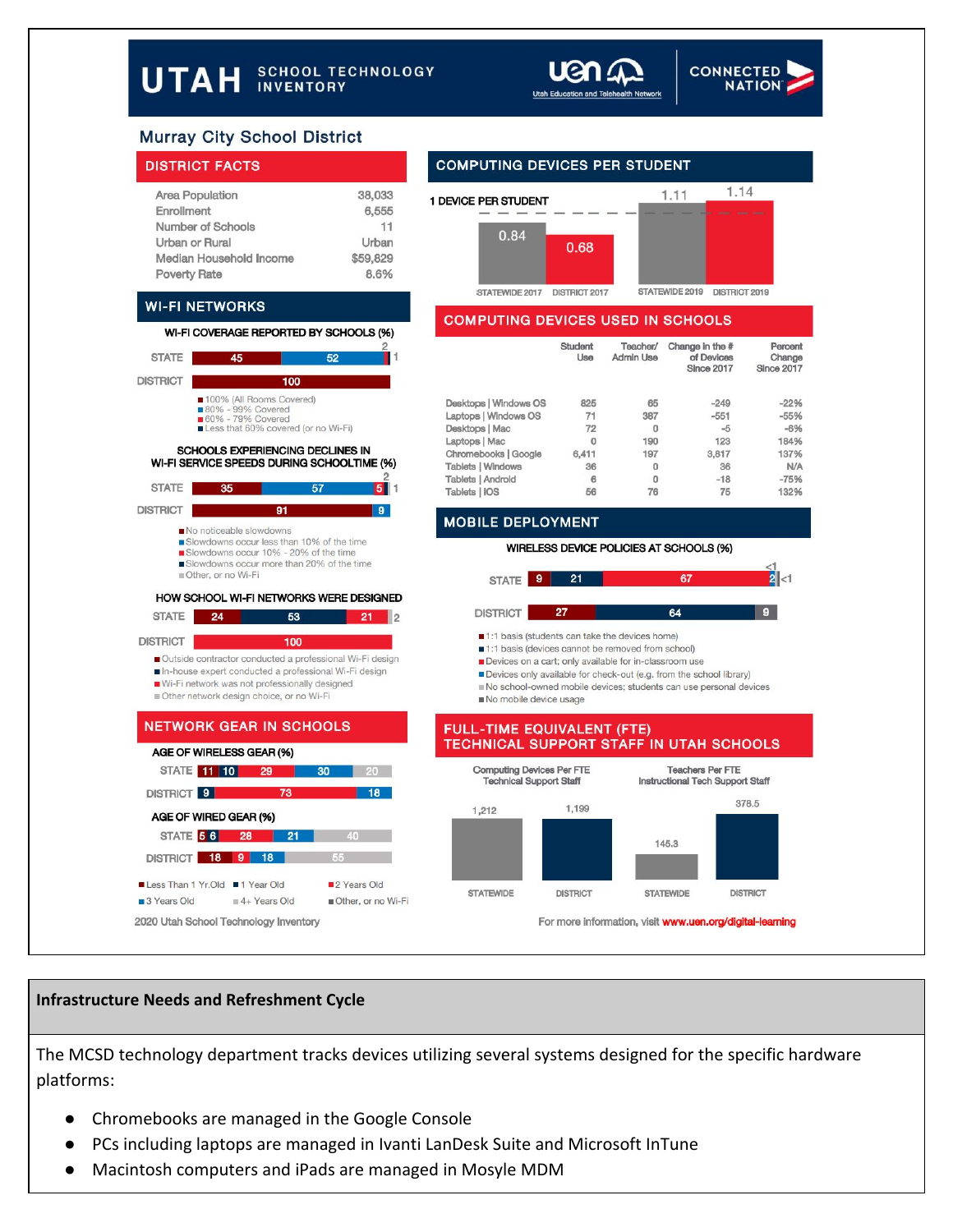● All networking equipment is managed and tracked in Solarwinds, Aruba Airwave, Extreme Control Center, and Ruckus On Premise Cloud Controller.

E-rate funds are used to cover part of the costs to refresh network equipment as part of the Category 2 program.

- All network switches were upgraded in the 2019-2020 school year.
- Backbone speeds at the high school were upgraded to 40Gbps and the video production classroom was upgraded to 10Gbps to each computer.
- Wi-Fi equipment was purchased in 2016 and installed in 2017 for all Elementary and Middle Schools.
- Wi-Fi equipment was purchased in 2018 for the High School; this upgrade included outdoor access points to cover the courtyard, stadium, and tennis courts.
- The First K-12 installation of CBRS LTE worldwide was completed in 2019 at Murray High School. The current network covers the campus and a small surrounding area. We are working with UETN to improve this network and provide coverage outside of the school to help close the homework gap. LTE traffic is routed on circuits that are paid for by the district and not reimbursed by E-rate. We hope to eventually move this to E-rate as it is approved.

Computer and Server refresh cycle

- Student Chromebooks and teacher laptops are on a 4 or 5 year refresh cycle.
- Servers and firewalls are on a longer cycle that is reviewed annually for ongoing support, relevance, and prioritized according to value to operations.

Network Equipment refresh cycle

- Wi-Fi is on a 4 year refresh cycle
- LTE is on an 8 year refresh cycle
- Switches are on a 5 year refresh cycle
- The cycles may be modified to best take advantage of newer technologies and pricing.

## **Technical Support Procedure**

MCSD Technology has a multi-tiered support infrastructure. This infrastructure is already fully staffed to support the teacher, Murray PowerUP 1:1 program, and computer labs in the schools.

- The first line of support is the helpdesk which is covered through email or telephone.
- The second line of support is an IT employee who is assigned to each school
- Through the STEM Action Center Partnership program we are implementing a third level of students who are employed by the district and paid with grant funds. They will be available at the high school before and after school with training provided by IT team members and online training resources.

X | Assurance 7: We commit to continue to engage in existing inventory efforts and we acknowledge the requirements of *tracking inventory over the course of our DTL plan (at least five years).*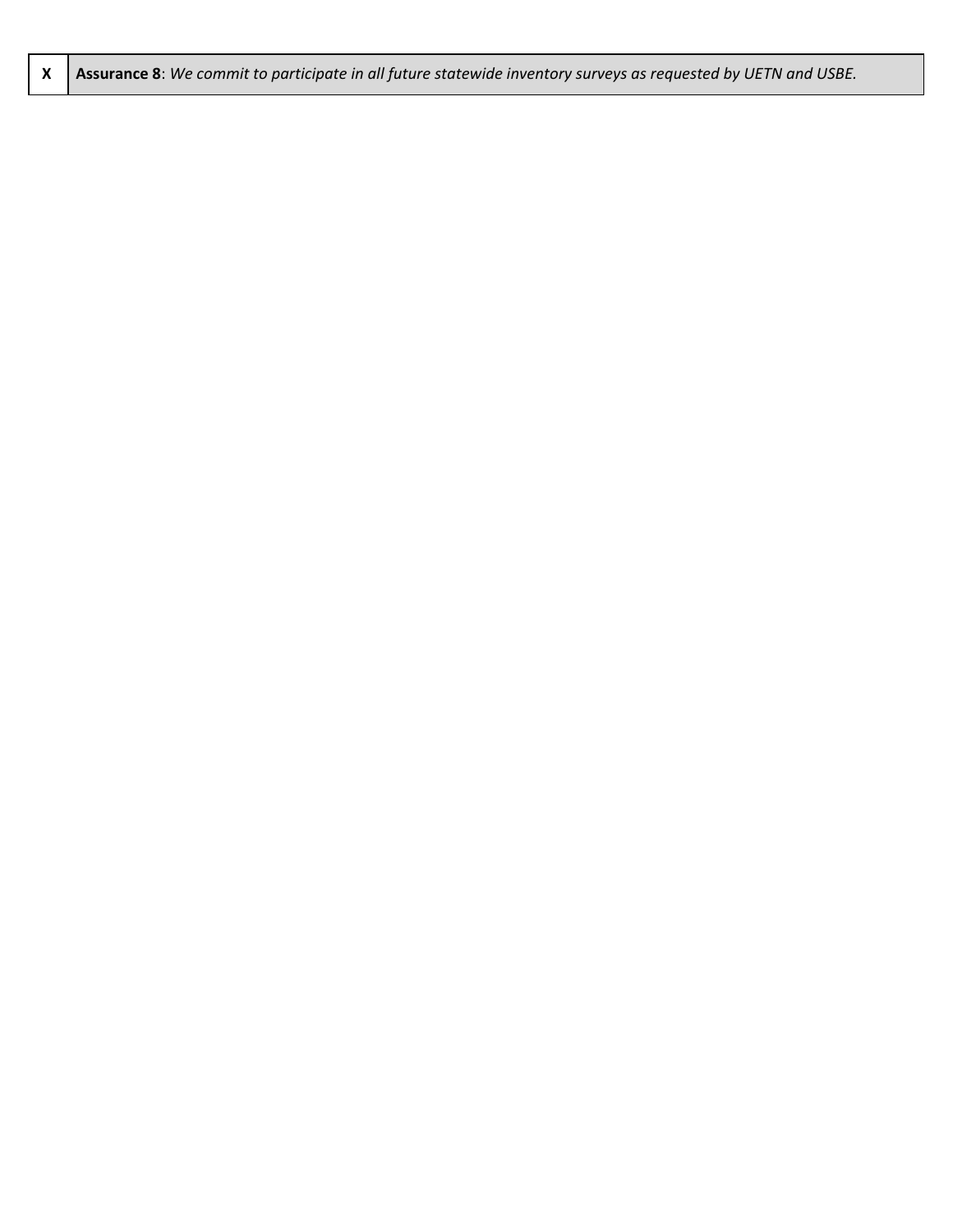## **Section 4: Data and Privacy**

| <b>Readiness Assessment Scores</b>       |      |
|------------------------------------------|------|
| Data and Data Systems                    | 10.0 |
| Data Policies, Procedures, and Practices | 10.0 |
| Data-Informed Decision Making            | 5.0  |
| Data Literate Education Professionals    | 7.0  |

**Student Data Privacy Report**

[Murray City School District Student Data Privacy Report](https://drive.google.com/file/d/1GdP-Oe6hLVsGS38Le9dNEGW_MtnuuLuO/view?usp=sharing)

### **IT Security Policy**

[Data Governance Policy](https://cdn-5b7602e2f911cb0ac41f63fa.closte.com/wp-content/uploads/2018/10/Murray-City-School-District-Data-Governance-Plan.pdf)

[Technology Security Plan](https://www.murrayschools.org/wp-content/uploads/2018/10/Murray-City-School-District-Technology-Security-Plan.pdf)

Teachers take an annual student data privacy training conducted in person by IT Coordinator, Jason Eyre

New Teacher orientation includes a section that talks about passwords, email etiquette/security, and best security practices.

#### **IT Security Audit**

We are scheduled with UETN for a security assessment Feb 8-12, 2021.

### **Remediation Plan**

We will put a remediation plan together when we receive the results from the UETN security audit.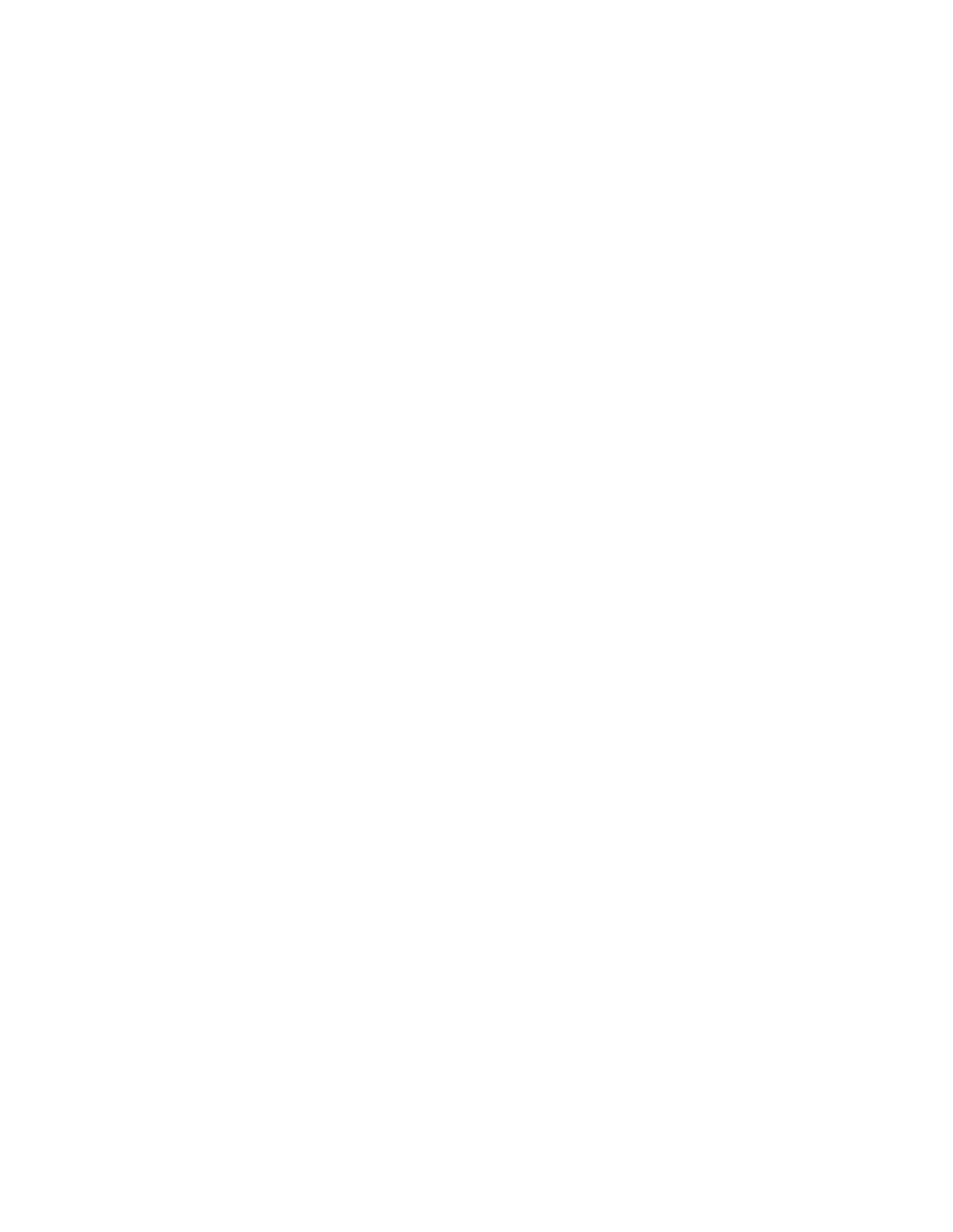## **Section 5: Community Partnerships**

| <b>Readiness Assessment Scores</b>                                                |      |
|-----------------------------------------------------------------------------------|------|
| Local Community Engagement and Outreach                                           | 10.0 |
| <b>Global and Cultural Awareness</b>                                              | 3.0  |
| Digital Learning Environments as Connectors to<br><b>Local/Global Communities</b> | 5.0  |
| Parental Communication and Engagement                                             | 3.0  |
| <b>District Brand</b>                                                             | 3.0  |

## **Targeted Vision Statement for Community Partnerships**

Murray District is a small community that can easily build partnerships to support digital teaching and learning. Expanding the classroom to a more global environment is critical for our students to understand 21st century skills and to think critically and globally about the world around them. Murray District must enable parents to interact in meaningful ways in their child's education beyond traditional school attendance activities by employing social media and other technology platforms into our schools.

## **Community Communication Plan - DTL Implementation**

Murray District has only recently launched a District Teaching and Learning Steering Committee. This Committee is made up of stakeholders from each school, both elementary and secondary of teachers and administrators as well as parent and community stakeholders. The purpose of the District Teaching and Learning Steering Committee is to seek guidance and feedback to all district programs and ensure alignment toward the District Strategic Plan and Board Goals. Each district program (such as DTL) has its own sub committee of the TLT Steering Committee. The subcommittees do regular reports and status updates to the Steering Committee. It is in this fashion that community engagement is guaranteed for Digital Teaching and Learning. With parents and community partners as part of the Steering Committee, we can begin discussions about diversity and cultural and global relevance. Community and family partnerships can also reduce the possibility that digital learning transitions will exacerbate achievement gaps. Students that face the greatest challenges in and outside school need comprehensive supports to evolve so that digital learning doesn't further disadvantage them.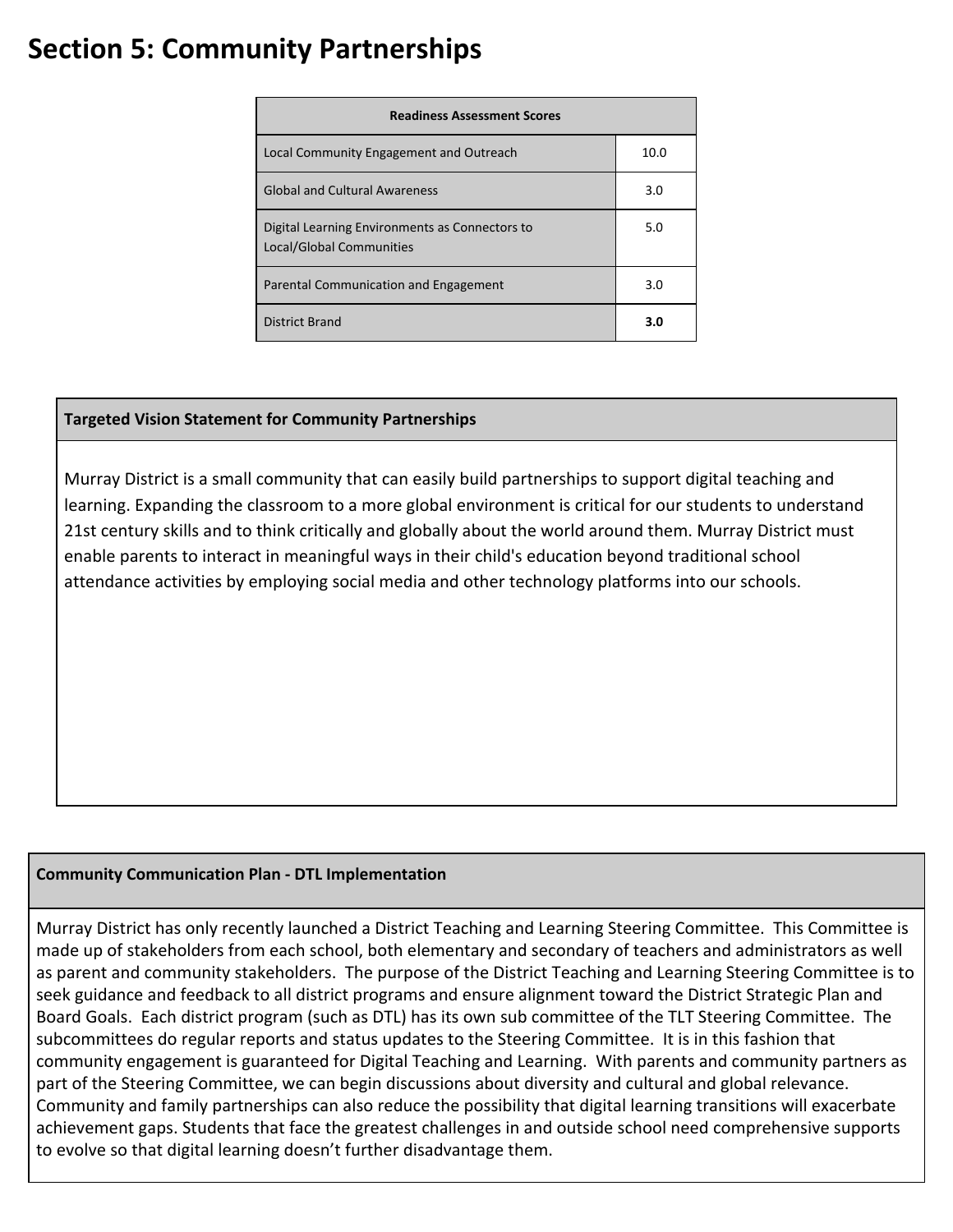Already Accomplished:

- 1. Through Computer Science Master Plan student interns are working with business partnerships in work based and work related needs to be college and career ready in the area of computer science
- 2. Through Murray Cultural Arts a robust partnership has been formed to promote fine arts instruction within the elementary schools with music education as well as promoting Murray cultural celebrations with cemetary tours and artists in residence and highlighting STEAM activities

Action Plan:

- 1. District will put out an RFP for parent communication mechanism to enhance branding
- 2. District will promote social media avenues with relevant and timely topics for enhanced parent engagement opportunities
- 3. District DTL Committee will create social media policy
- 4. Steering Committee will develop action plan for community wide exhibitions and student work

### **Community Communication Plan - Role of Technology in Student-Centered Learning**

Technology provides educators essential tools to create a student-centered learning environment. The careful integration of technology into the classroom provides teachers and students with a limitless amount of educational resources that transform learning – inspiring creativity, collaboration, and critical thinking. These approaches personalize the learning process and significantly increase student involvement in two dimensions: breadth of individualized activities, and number of students participating concurrently. It encourages flexibility and adaptability, and fosters individual growth and development. Research shows that a blended approach to instruction is ideal for the 21st century learner. A blended approach takes advantage of the best features of both face-to-face and online educational resources. It is achieved through the careful balance of a variety of instructional approaches.

Successfully integrating technology and creating a blended, student-centered learning environment is no easy task. It requires a thorough analysis of curriculum and a critical examination of pedagogy. Determining which tools to use and how to use them requires elements of creativity, experimentation, collaboration, and patience.

Instructional Technology Coaches play a critical role in this experimentation and collaboration to create this student-centered learning environment. Digital Teaching and Learning funds continue to support the roles of Instructional technology coaches.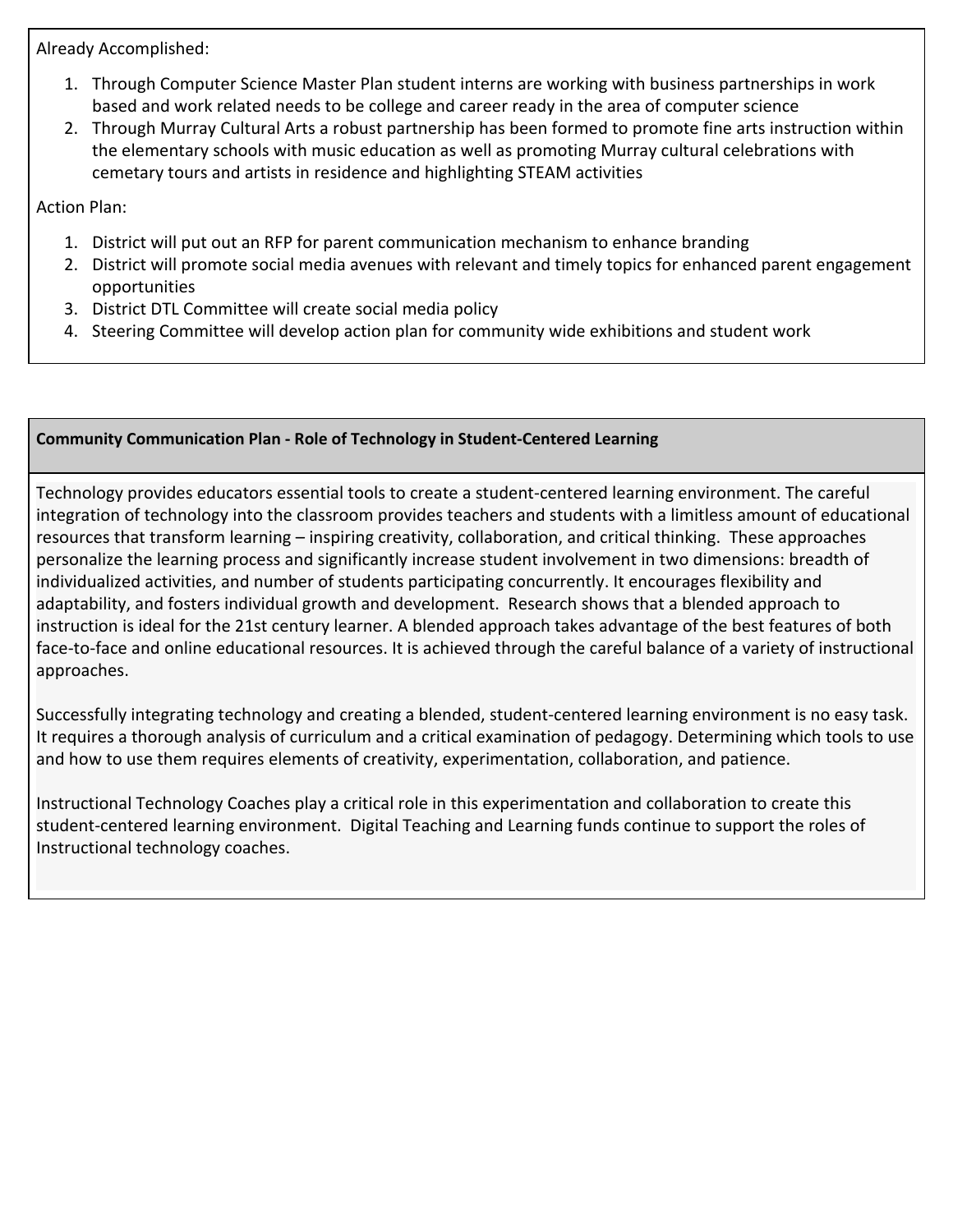## **Section 6: Personalized Professional Learning**

| <b>Readiness Assessment Scores</b>                                    |      |
|-----------------------------------------------------------------------|------|
| Shared Ownership and Responsibility for Professional<br>Growth        | 10.0 |
| 21st Century Skill Set                                                | 7.0  |
| Diverse Opportunities for Professional Learning Through<br>Technology | 7.0  |
| Broad-Based, Participative Evaluation                                 | 10.0 |

## **Targeted Vision Statement for Personalized Professional Learning**

Teachers, administrators, and other education professionals engage in professional learning that is timely and relevant to the educator's needs and personal experience. Research shows that teachers are more likely to connect, engage, and apply new ideas to change practice when they are a part of planning for their own professional learning. Although traditional teacher PD is generally designed to support teachers, improve practice, and introduce new approaches, using technology and new teaching strategies require a change in overall methodologies. Many teachers perceive changing methodologies as a risky endeavor filled with uncertainty about the effectiveness and worth of making substantial change to pedagogical practice. These feelings are real, serve as barriers to change. Although it is difficult, the teaching profession must be changed and re-created to meet the needs of today's students. Giving teachers freedom in their professional learning provides them with opportunities to make choices, builds capacity, and most importantly, provides them with a feeling of ownership in the process. Educators have access to collaborative tools and digital environments that break down classroom, school, and district walls.

### **Personalized Professional Learning Plan**

As Murray District educators analyze student academic learning data and develop plans for how to address the needs prevalent in their classrooms, teachers will be provided with 24 professional learning hours with autonomy on how to best meet those needs. At their disposal will be canvas courses built in house and located on our PowerUp page, through UEN, and through their own Professional Learning Networks. In addition, face to face sessions will also be held with instructional coaches and other professionals with expertise in the area they need assistance in for strategy development. A "cafe" style professional development center will take place on professional development days wherein teachers can come and find colleagues of the same grade level or content area and or collaborate in vertical teams to articulate learning goals. Job embedded instructional coaching wherein the teacher will use video coaching protocols and reflection to earn relicensure or USBE credits.

Teachers will still be required to write a PGP (Professional Growth Plan) centered around their individual professional learning goals. Administrators are still responsible for checking in with each educator twice annually on their PGP and evidence of progress related to the PGP. Administrators are also responsible for writing a PGP and their Supervisors are responsible for checking in with each administrator twice annually on their PGP and evidence of progress related to the Administrator's PGP.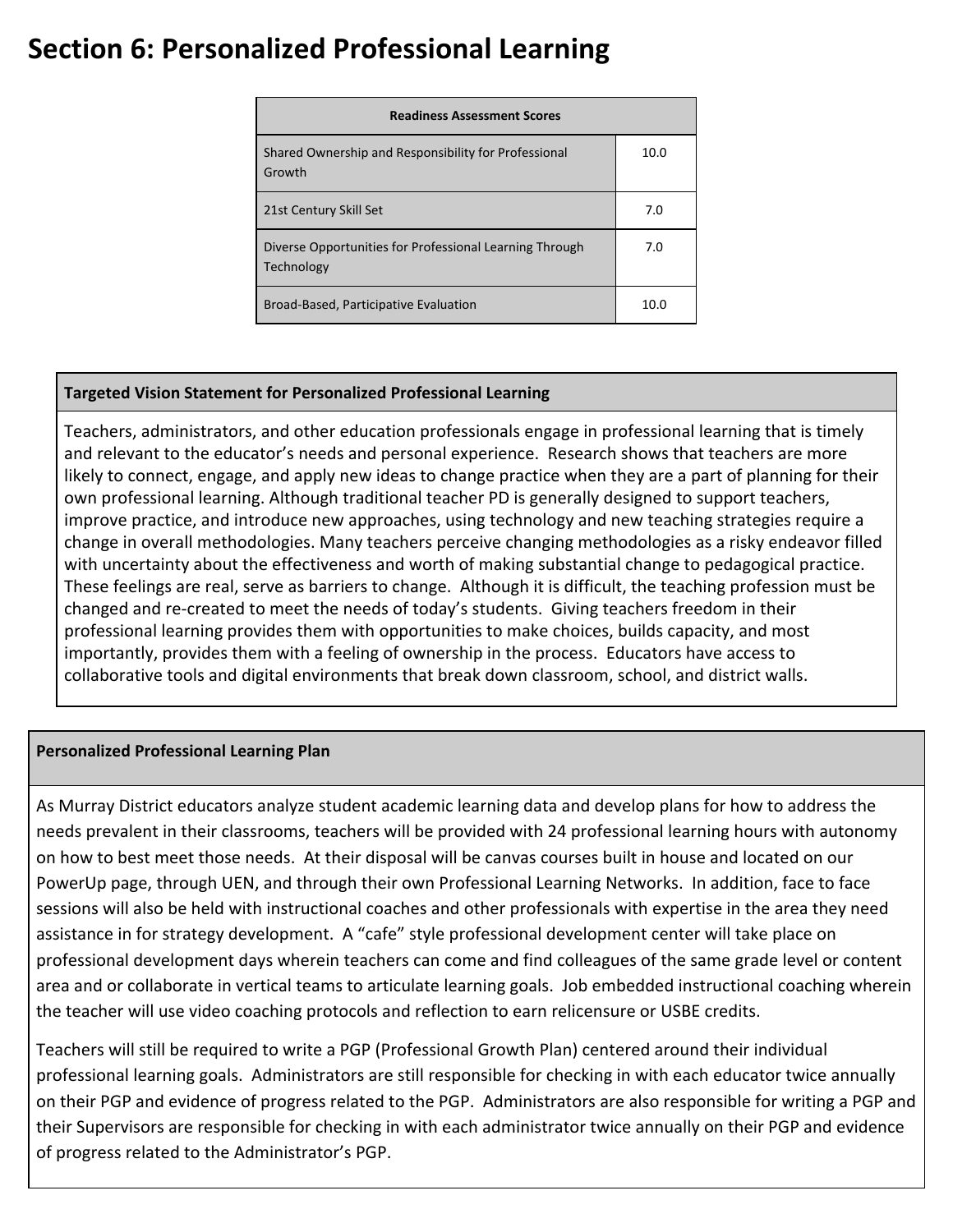The goals in this grant are anchored with the 5Cs and the Triple E framework. As such, teachers will be provided multiple opportunities to learn the framework and how to integrate the 5Cs into student learning opportunities; this will be the basis for coaching cycles with instructional technology coaches.

Educators (including Admin and ESP) can choose personalized professional learning from including:

- Google tools: slides, docs, forms, sheets
- Nearpod, Peardeck, More than PowerPoint
- YouTube, Seesaw, Canvas, Google Classroom, Illuminate, UEN tools
- Screencastify, Quicktime, Online VoiceRecorder, Zoom
- Microsoft Office Tools, 5Cs
- Eureka, Zearn, Imagine Learning, Learning A-Z, Brainpop, GetEpic, Foss
- SEEd, Change Management, ESL Strategies, Classroom Management, Behavior Management, Computer Science principles, ISTE standards

In order to earn USBE Credit, educators must engage in video coaching and reflection with an instructional coach or technology coach.

## **Management Restructuring**

| A management restructuring will be necessary and relevant to our needs. Explanation required |
|----------------------------------------------------------------------------------------------|
| A management restructuring will NOT be necessary or relevant to our needs.                   |

**X Assurance 9:** We commit to continue to engage in professional learning with USBE and UETN over the course of our DTL plan (at least five years).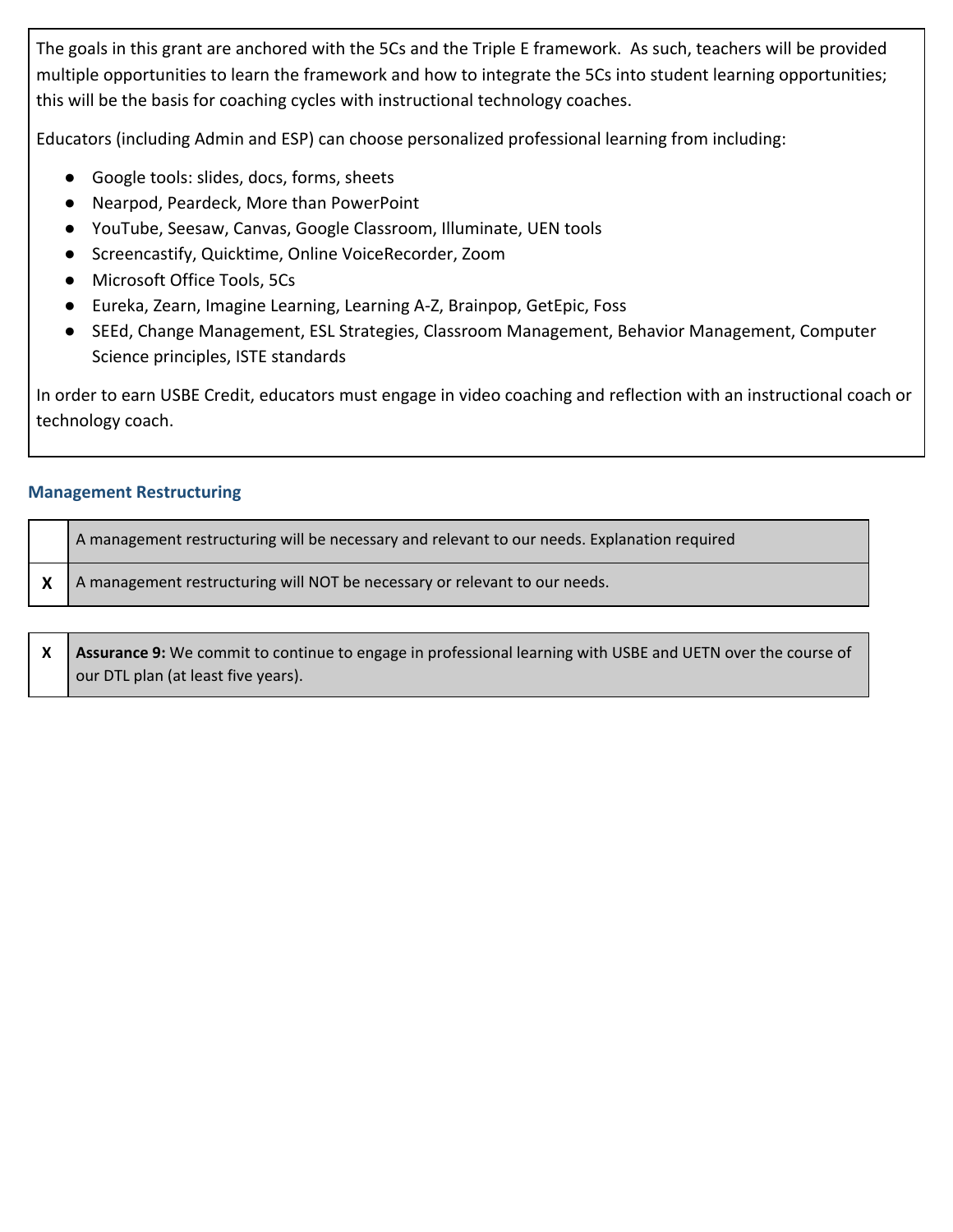## **Section 7: Budget and Resources**

| <b>Readiness Assessment Scores</b>     |     |  |  |
|----------------------------------------|-----|--|--|
| <b>Efficiency and Cost Savings</b>     | 5.0 |  |  |
| Alignment to District and School Plans | 3.0 |  |  |
| <b>Consistent Funding Streams</b>      | 0.0 |  |  |
| Learning Return on Investment          | 0.O |  |  |

### **Current Technology Expenditures**

[Technology Expenditures](https://drive.google.com/file/d/14mRUSp9kN7SkbKyqYFFsADYMIMnqJs1w/view?usp=sharing)

## **Proposed DTL Plan Budget Narrative**

**Salaries and Employee Benefits**: 1.5 FTE dedicated to Instructional Technology Coaches to support K-12 teachers. These coaches provide modeling and support for teachers through co-teaching, demonstrating and providing model classroom support. Coaches also provide professional development, Canvas writing and professional learning follow up.

**Purchased Professional Services**: Provides conference registration fees for teachers to attend UCET, ISTE or other technology training upon application and adheres to program goals. Trainer of trainer models.

**Travel**: Provides travel to attend UCET, ISTE or other conference in the form of airline tickets or mileage reimbursement.

**Other Purchased Services**: This line item covers all software purchased that is in alignment with program goals. For Future Ready in the form of Community Engagement and Branding-A Parent Engagement system and it's software support. Any software program used K-12 that will advance the Triple E framework and/or support the advancement of students and the 5Cs measurement.

### **Integration of Existing Resources**

Throughout the life of the DTL grant cycle in the past five years, very little was spent in hardware before other funds were spent on purchasing hardware to realize our 1:1 vision for Murray School District. Since then, District Technology funds (not DTL funds) are used to purchase and replace student chromebooks and teacher laptops (see Robust Infrastructure for rotation). CTE funds are used to replace CTE labs at the secondary level.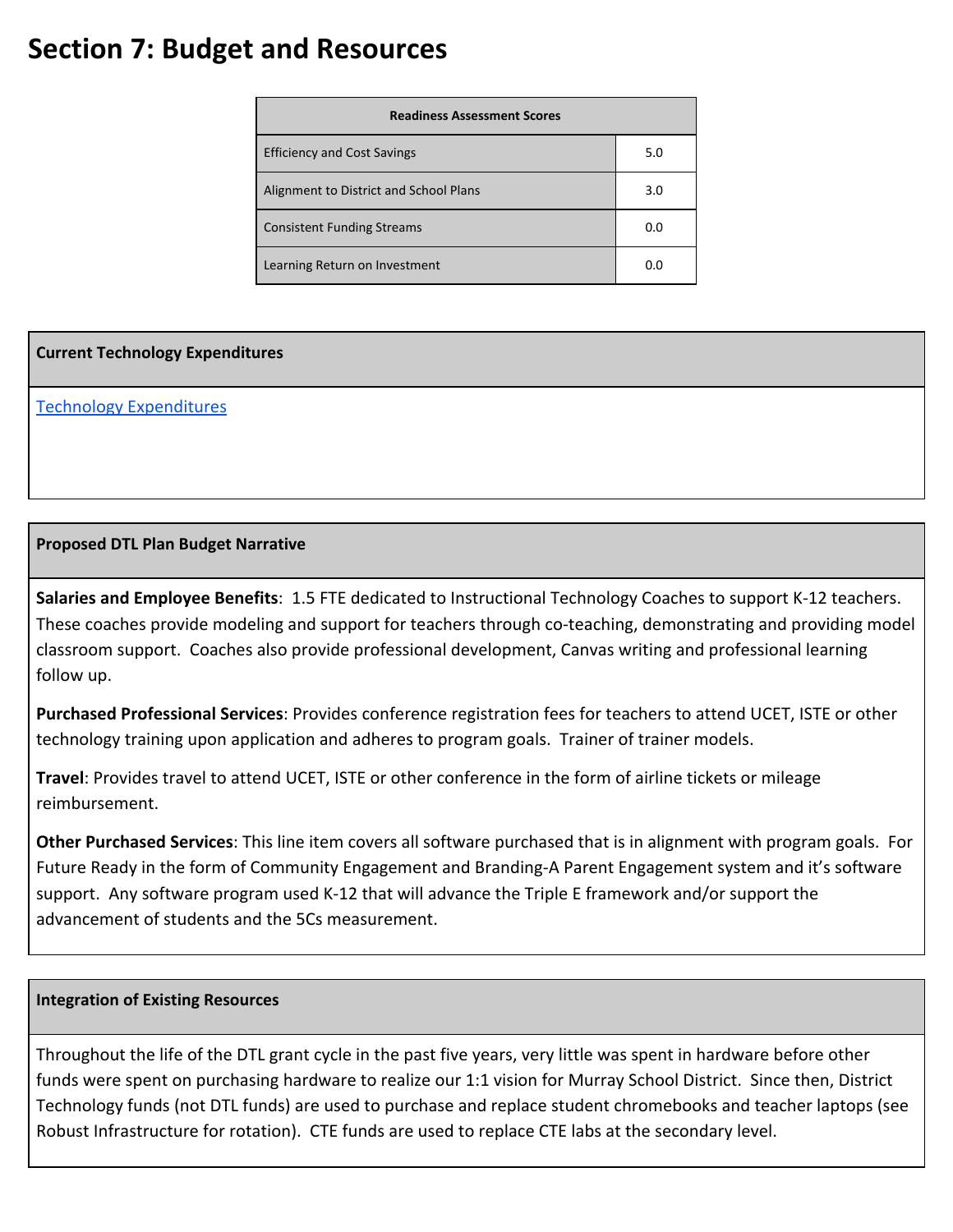#### **Non-Grant Funds**

All non-grant Funds are used to support Murray School District's strategic plan and Murray School Board goals. For example, the Computer Science Master Plan supports teacher development of the computer science core curriculum while also simultaneously supports teacher knowledge of digital citizenship goals which is a critical component of the DTL initiative.

#### **Sustainability**

The majority of DTL funds are spent in Instructional Technology Coaches. The teachers and administrators in the district recognize the importance of the technology coaches and would support their long-term support even if DTL funds were not available. Moving the technology coaches to permanent positions beyond the grant period is a negotiation that would begin now in an effort to keep the position of district technology coaches for the long term, leveraging district funds and Title I, Title II and Title IV funds. Professional Development funds from the district will be used to sustain new learning of the Triple E framework and the 5Cs and pedagogical understanding teachers need to sustain the goals of the grant.

#### **Capture and Re-Purpose Savings**

Identifying e-rate eligible costs and state contracts of software programs that are currently being paid out of DTL funds would be discussion items for the DTL Advisory Committee for the district during regular meetings. Using ongoing data gathering, like the paid apps survey and the PowerUp Needs Assessments surveys the district regularly collects, the DTL Advisory Committee can make informed decisions on how to reallocate those funds.

#### **Increase in Funding**

In the event that additional DTL funding becomes available, the Murray District Advisory Committee will convene and develop a plan to use the funds based on data gathered throughout the year. The paid apps survey teachers took during the 2019-2020 school year and each subsequent year will reveal which apps are of high usage and relevance to teachers and should continue to be supported by District DTL funds. This would largely be developed with an increase of <50%. If there is an increase of over 50%, the District DTL Advisory Committee will meet to discuss adding an additional technology coach and/or other professional development.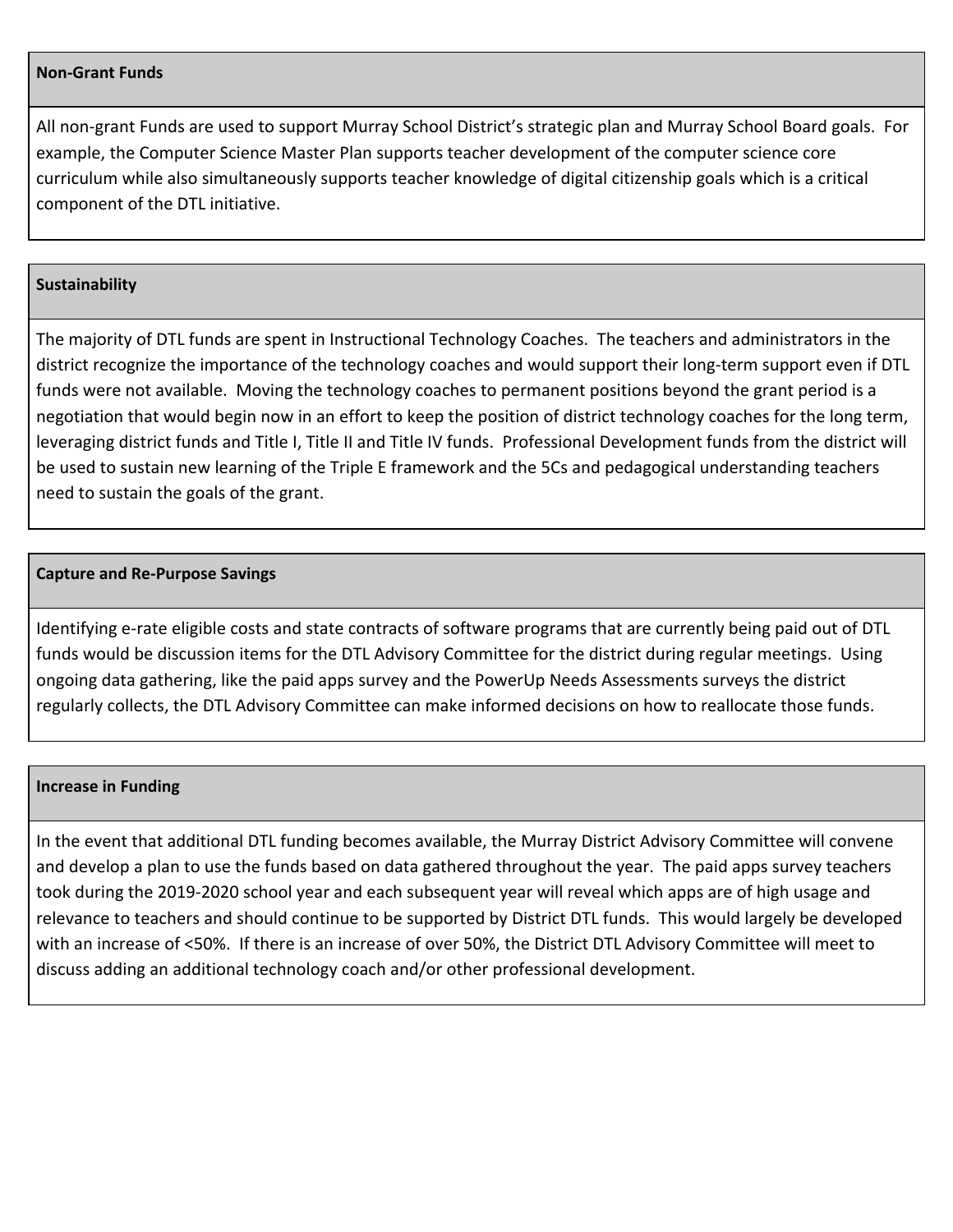## **LEA FY2021 DTL Projected Allocation from Appendix A**

## \$214,793.16

| <b>Proposed Budget</b>                                  |                                      |                                      |                                     |                                    |                                    |  |
|---------------------------------------------------------|--------------------------------------|--------------------------------------|-------------------------------------|------------------------------------|------------------------------------|--|
| <b>Description</b>                                      | Funding<br>$Requested -$<br>Year One | Funding<br>$Requested -$<br>Year Two | Funding<br>Requested-<br>Year Three | Funding<br>Requested-<br>Year Four | Funding<br>Requested-<br>Year Five |  |
| A.(100) Salaries                                        | \$89,024.50                          | \$94,365.97                          | \$100,027.93                        | \$106,029.61                       | \$112,391.39                       |  |
| B (200) Employee Benefits                               | \$42,956.00                          | \$45,533.36                          | \$48,265.36                         | \$51,161.28                        | \$54,230.96                        |  |
| C. (300) Purchased Professional<br>& Technical Services | \$5,000                              | \$5,000                              | \$5,000                             | \$5,000                            | \$5,000                            |  |
| D. (400) Purchased Property<br>Services                 |                                      |                                      |                                     |                                    |                                    |  |
| E. (500) Other Purchased<br>Services                    | \$75,812.66                          | \$67,893.83                          | \$59,499.87                         | \$50,602.27                        | \$41,170.81                        |  |
| F. (580) Travel                                         | \$2,000                              | \$2,000                              | \$2,000                             | \$2,000                            | \$2,000                            |  |
| G.(600) Supplies/Materials                              |                                      |                                      |                                     |                                    |                                    |  |
| H. (800) Other<br>(Exclude Audit Costs)                 |                                      |                                      |                                     |                                    |                                    |  |
| I. TOTAL DIRECT COSTS<br>(Lines A through H)            |                                      |                                      |                                     |                                    |                                    |  |
| J. (800) Other (Audit Costs)                            |                                      |                                      |                                     |                                    |                                    |  |
| K. Indirect Cost                                        |                                      |                                      |                                     |                                    |                                    |  |
| L. Property<br>(includes equipment)                     |                                      |                                      |                                     |                                    |                                    |  |
| <b>M. TOTAL</b>                                         | \$214,793.16                         | \$214,793.16                         | \$214,793.16                        | \$214,793.16                       | \$214,793.16                       |  |
| (Lines I through L)                                     |                                      |                                      |                                     |                                    |                                    |  |